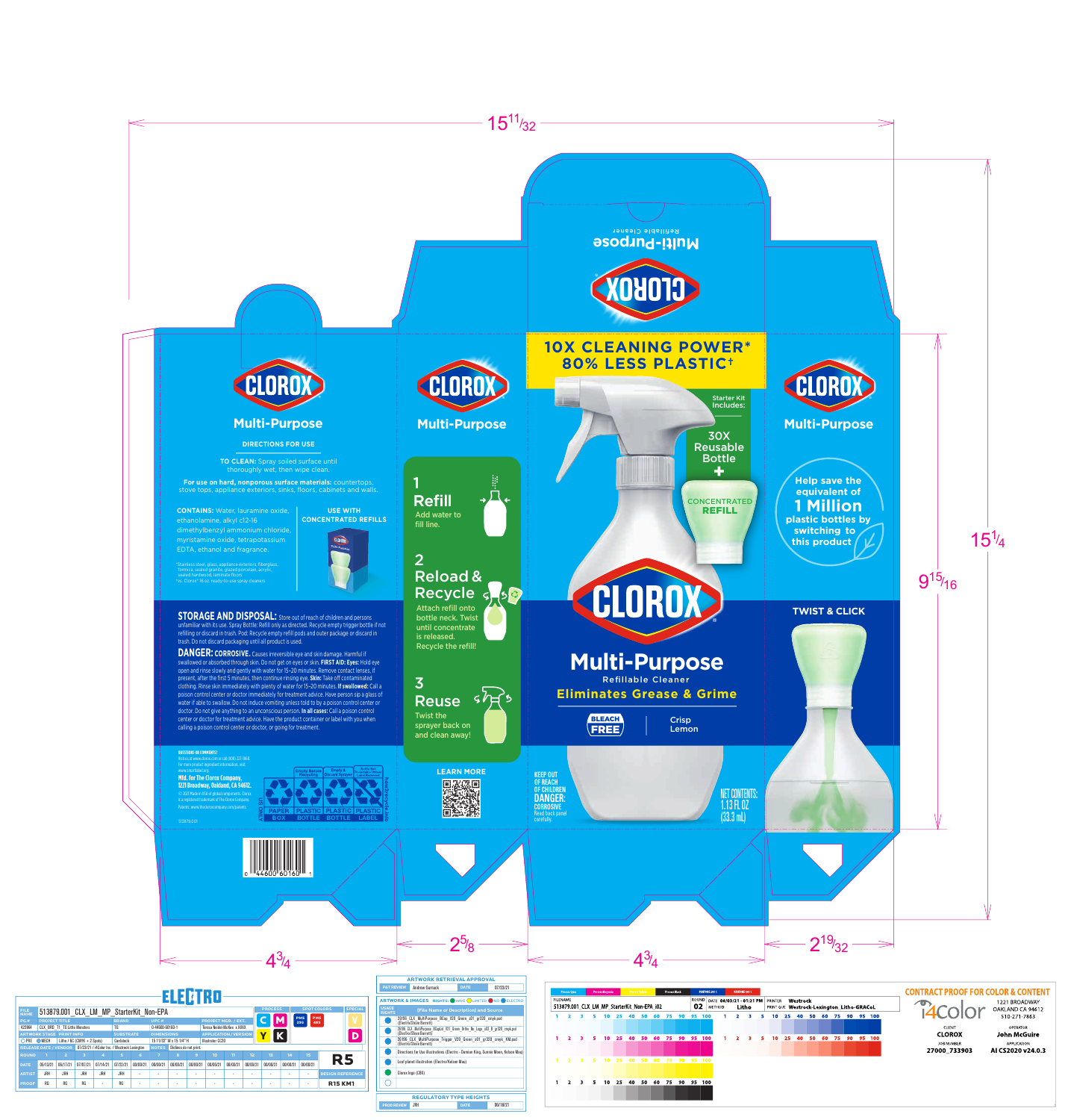

# SAFETY DATA SHEET

| 1. Identification                                                      |                                                                                                                                                                                                                                                                                                                                                                                                                                                                                                                               |                                                                                                                                                                                                                                                                                                        |  |
|------------------------------------------------------------------------|-------------------------------------------------------------------------------------------------------------------------------------------------------------------------------------------------------------------------------------------------------------------------------------------------------------------------------------------------------------------------------------------------------------------------------------------------------------------------------------------------------------------------------|--------------------------------------------------------------------------------------------------------------------------------------------------------------------------------------------------------------------------------------------------------------------------------------------------------|--|
| Product identifier                                                     | Clorox Multi-Purpose Cleaner Concentrate                                                                                                                                                                                                                                                                                                                                                                                                                                                                                      |                                                                                                                                                                                                                                                                                                        |  |
| Other means of identification                                          | Document Number: USA002057                                                                                                                                                                                                                                                                                                                                                                                                                                                                                                    |                                                                                                                                                                                                                                                                                                        |  |
| Recommended use                                                        | Cleaner                                                                                                                                                                                                                                                                                                                                                                                                                                                                                                                       |                                                                                                                                                                                                                                                                                                        |  |
| Recommended restrictions                                               | Noneknown.                                                                                                                                                                                                                                                                                                                                                                                                                                                                                                                    |                                                                                                                                                                                                                                                                                                        |  |
| Manufacturer/Importer/Supplier/Distributor information<br>Manufacturer |                                                                                                                                                                                                                                                                                                                                                                                                                                                                                                                               |                                                                                                                                                                                                                                                                                                        |  |
| Company name<br>Address<br>Telephone                                   | The Clorox Company<br>1221 Broadway<br>Oakland, CA 94612<br><b>United States</b><br>1-510-271-7000                                                                                                                                                                                                                                                                                                                                                                                                                            |                                                                                                                                                                                                                                                                                                        |  |
| E-mail                                                                 | Not available.                                                                                                                                                                                                                                                                                                                                                                                                                                                                                                                |                                                                                                                                                                                                                                                                                                        |  |
| Emergency phone number                                                 | Medical Emergency:<br>1-800-446-1014<br>Transportation Emergency: 1-800-424-9300 (Chemtrec)                                                                                                                                                                                                                                                                                                                                                                                                                                   |                                                                                                                                                                                                                                                                                                        |  |
|                                                                        | 2. Hazards Identification                                                                                                                                                                                                                                                                                                                                                                                                                                                                                                     |                                                                                                                                                                                                                                                                                                        |  |
| Physical hazards                                                       | Not classified.                                                                                                                                                                                                                                                                                                                                                                                                                                                                                                               |                                                                                                                                                                                                                                                                                                        |  |
| Health hazards                                                         | Acute toxicity, oral                                                                                                                                                                                                                                                                                                                                                                                                                                                                                                          | Category 4                                                                                                                                                                                                                                                                                             |  |
|                                                                        | Acute toxicity, inhalation                                                                                                                                                                                                                                                                                                                                                                                                                                                                                                    | Category 4                                                                                                                                                                                                                                                                                             |  |
|                                                                        | Skin corrosion/irritation                                                                                                                                                                                                                                                                                                                                                                                                                                                                                                     | Category 1                                                                                                                                                                                                                                                                                             |  |
|                                                                        | Serious eye damage/eye irritation                                                                                                                                                                                                                                                                                                                                                                                                                                                                                             | Category 1                                                                                                                                                                                                                                                                                             |  |
|                                                                        | Specific target organ toxicity, single exposure Category 3 respiratory tract irritation                                                                                                                                                                                                                                                                                                                                                                                                                                       |                                                                                                                                                                                                                                                                                                        |  |
| Environmental hazards                                                  | Not classified.                                                                                                                                                                                                                                                                                                                                                                                                                                                                                                               |                                                                                                                                                                                                                                                                                                        |  |
| OSHA defined hazards                                                   | Not classified.                                                                                                                                                                                                                                                                                                                                                                                                                                                                                                               |                                                                                                                                                                                                                                                                                                        |  |
| Label elements                                                         |                                                                                                                                                                                                                                                                                                                                                                                                                                                                                                                               |                                                                                                                                                                                                                                                                                                        |  |
|                                                                        |                                                                                                                                                                                                                                                                                                                                                                                                                                                                                                                               |                                                                                                                                                                                                                                                                                                        |  |
| Signal word                                                            | Danger                                                                                                                                                                                                                                                                                                                                                                                                                                                                                                                        |                                                                                                                                                                                                                                                                                                        |  |
| Hazard statement                                                       | Causes severe skin burns and eye damage. Harmful if swallowed. Harmful if inhaled. May cause<br>respiratory irritation.                                                                                                                                                                                                                                                                                                                                                                                                       |                                                                                                                                                                                                                                                                                                        |  |
| Precautionary statement                                                |                                                                                                                                                                                                                                                                                                                                                                                                                                                                                                                               |                                                                                                                                                                                                                                                                                                        |  |
| Prevention                                                             | Do not breathe mist. Wash thoroughly after handling. Wear protective gloves, protective clothing<br>and eye protection. Do not eat, drink or smoke when using this product. Use only outdoors or in a<br>well-ventilated area.                                                                                                                                                                                                                                                                                                |                                                                                                                                                                                                                                                                                                        |  |
| Response                                                               | IF SWALLOWED: Rinse mouth. Do NOT induce vomiting. IF ON SKIN (or hair): Take off<br>immediately all contaminated clothing. Rinse skin with water or shower. Wash contaminated<br>clothing before reuse. IF INHALED: Remove person to fresh air and keep comfortable for<br>breathing. Immediately call a POISON CENTER or doctor. Specific treatment (see information on<br>this label). IF IN EYES: Rinse cautiously with water for several minutes. Remove contact lenses,<br>if present and easy to do. Continue rinsing. |                                                                                                                                                                                                                                                                                                        |  |
| Storage                                                                | Store locked up. Store in a well-ventilated place. Keep container tightly closed.                                                                                                                                                                                                                                                                                                                                                                                                                                             |                                                                                                                                                                                                                                                                                                        |  |
| Disposal                                                               |                                                                                                                                                                                                                                                                                                                                                                                                                                                                                                                               | Dispose of container in accordance with local, regional, national and international regulations.                                                                                                                                                                                                       |  |
| Hazard(s) not otherwise<br>classified (HNOC)                           | Noneknown.                                                                                                                                                                                                                                                                                                                                                                                                                                                                                                                    |                                                                                                                                                                                                                                                                                                        |  |
| Supplemental information                                               | language is provided on the product label in accordance with the applicable government<br>regulations.                                                                                                                                                                                                                                                                                                                                                                                                                        | This SDS is designed for workplace employees, emergency personnel and for other conditions<br>and situations where there is greater potential for large-scale or prolonged exposure. This SDS is<br>not applicable for consumer use of our products. For consumer use, all precautionary and first aid |  |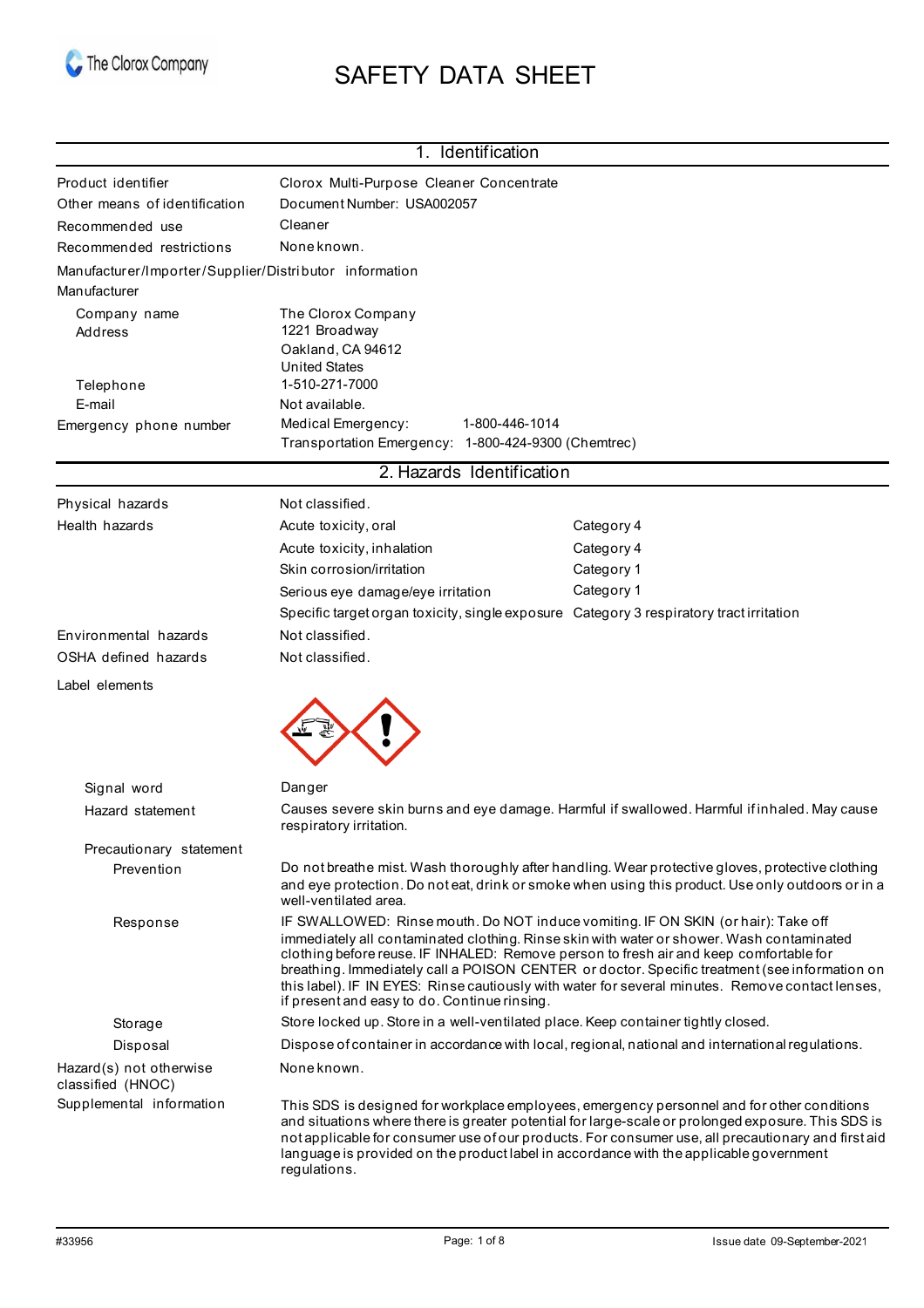# 3. Composition/Information on Ingredients

| Mixtures                                                                     |                                                                                                                                                                                                                                                                                                                                                                                                                                        |            |            |
|------------------------------------------------------------------------------|----------------------------------------------------------------------------------------------------------------------------------------------------------------------------------------------------------------------------------------------------------------------------------------------------------------------------------------------------------------------------------------------------------------------------------------|------------|------------|
| Chemical name                                                                | Common name and synonyms                                                                                                                                                                                                                                                                                                                                                                                                               | CAS number | %          |
| 1-Dodecanamine,<br>N,N-dimethyl-,N-oxide                                     |                                                                                                                                                                                                                                                                                                                                                                                                                                        | 1643-20-5  | $30 - 60*$ |
| Alkyl benzyl dimethyl ammonium<br>chloride                                   |                                                                                                                                                                                                                                                                                                                                                                                                                                        | 68424-85-1 | $5 - 10*$  |
| Ethylenediaminetetraacetic acid,<br>potassium salt                           |                                                                                                                                                                                                                                                                                                                                                                                                                                        | 5964-35-2  | $1 - 5*$   |
| Monoethanolamine                                                             |                                                                                                                                                                                                                                                                                                                                                                                                                                        | 141-43-5   | $5 - 10*$  |
|                                                                              | All concentrations are in percent by weight unless ingredient is a gas. Gas concentrations are in percent by volume.                                                                                                                                                                                                                                                                                                                   |            |            |
| Composition comments                                                         | US GHS: The exact percentage (concentration) of composition has been withheld as a trade<br>secret in accordance with paragraph (i) of §1910.1200.                                                                                                                                                                                                                                                                                     |            |            |
|                                                                              | 4. First Aid Measures                                                                                                                                                                                                                                                                                                                                                                                                                  |            |            |
| Inhalation                                                                   | IF INHALED: Remove person to fresh air and keep comfortable for breathing. Immediately call a<br>POISON CENTER or doctor.                                                                                                                                                                                                                                                                                                              |            |            |
| Skin contact                                                                 | IF ON SKIN (or hair): Take off immediately all contaminated clothing. Rinse skin with water. Wash<br>contaminated clothing before reuse. Immediately call a POISON CENTER or doctor. Specific<br>treatment (see information on this label).                                                                                                                                                                                            |            |            |
| Eye contact                                                                  | IF IN EYES: Rinse cautiously with water for several minutes. Remove contact lenses, if present<br>and easy to do. Continue rinsing. Immediately call a POISON CENTER or doctor.                                                                                                                                                                                                                                                        |            |            |
| Ingestion                                                                    | IF SWALLOWED: Rinse mouth. Do NOT induce vomiting. Immediately call a POISON CENTER or<br>doctor.                                                                                                                                                                                                                                                                                                                                      |            |            |
| Most important<br>symptoms/effects, acute and<br>delayed                     | Severe eye irritation. Symptoms may include stinging, tearing, redness, swelling, and blurred<br>vision. Permanent eye damage including blindness could result. Burning pain and severe corrosive<br>skin damage.                                                                                                                                                                                                                      |            |            |
| Indication of immediate<br>medical attention and special<br>treatment needed | Provide general supportive measures and treat symptomatically. Symptoms may be delayed.                                                                                                                                                                                                                                                                                                                                                |            |            |
| General information                                                          | If you feel unwell, seek medical advice (show the label where possible). Show this safety data<br>sheet to the doctor in attendance. Avoid contact with eyes and skin. KEEP OUT OF REACH OF<br>CHILDREN AND PETS.                                                                                                                                                                                                                      |            |            |
|                                                                              | 5. Fire Fighting Measures                                                                                                                                                                                                                                                                                                                                                                                                              |            |            |
| Suitable extinguishing media                                                 | Treat for surrounding material.                                                                                                                                                                                                                                                                                                                                                                                                        |            |            |
| Unsuitable extinguishing<br>media                                            | Do not use water jet as an extinguisher, as this will spread the fire.                                                                                                                                                                                                                                                                                                                                                                 |            |            |
| Specific hazards arising from<br>the chemical                                | During fire, gases hazardous to health may be formed.                                                                                                                                                                                                                                                                                                                                                                                  |            |            |
| Special protective equipment<br>and precautions for firefighters             | Self-contained breathing apparatus and full protective clothing must be worn in case of fire.                                                                                                                                                                                                                                                                                                                                          |            |            |
| Fire fighting<br>equipment/instructions                                      | Move containers from fire area if you can do so without risk.                                                                                                                                                                                                                                                                                                                                                                          |            |            |
| Specific methods                                                             | Use standard firefighting procedures and consider the hazards of other involved materials.                                                                                                                                                                                                                                                                                                                                             |            |            |
| General fire hazards                                                         | No unusual fire or explosion hazards noted.                                                                                                                                                                                                                                                                                                                                                                                            |            |            |
|                                                                              | 6. Accidental Release Measures                                                                                                                                                                                                                                                                                                                                                                                                         |            |            |
| Personal precautions,<br>protective equipment and<br>emergency procedures    | Keep unnecessary personnel away. Keep people away from and upwind of spill/leak. Wear<br>appropriate protective equipment and clothing during clean-up. Do not touch damaged containers<br>or spilled material unless wearing appropriate protective clothing. Ensure adequate ventilation.<br>Local authorities should be advised if significant spillages cannot be contained. For personal<br>protection, see section 8 of the SDS. |            |            |
| Methods and materials for                                                    | Prevent entry into basements or confined areas.                                                                                                                                                                                                                                                                                                                                                                                        |            |            |
| containment and cleaning up                                                  | Large Spills: Stop the flow of material, if this is without risk. Dike the spilled material, where this is<br>possible. Absorb in vermiculite, dry sand or earth and place into containers. Following product<br>recovery, flush area with water.                                                                                                                                                                                      |            |            |
|                                                                              | Small Spills: Wipe up with absorbent material (e.g. cloth, fleece). Clean surface thoroughly to<br>remove residual contamination.                                                                                                                                                                                                                                                                                                      |            |            |

Never return spills to original containers for re-use. For waste disposal, see section 13 of the SDS.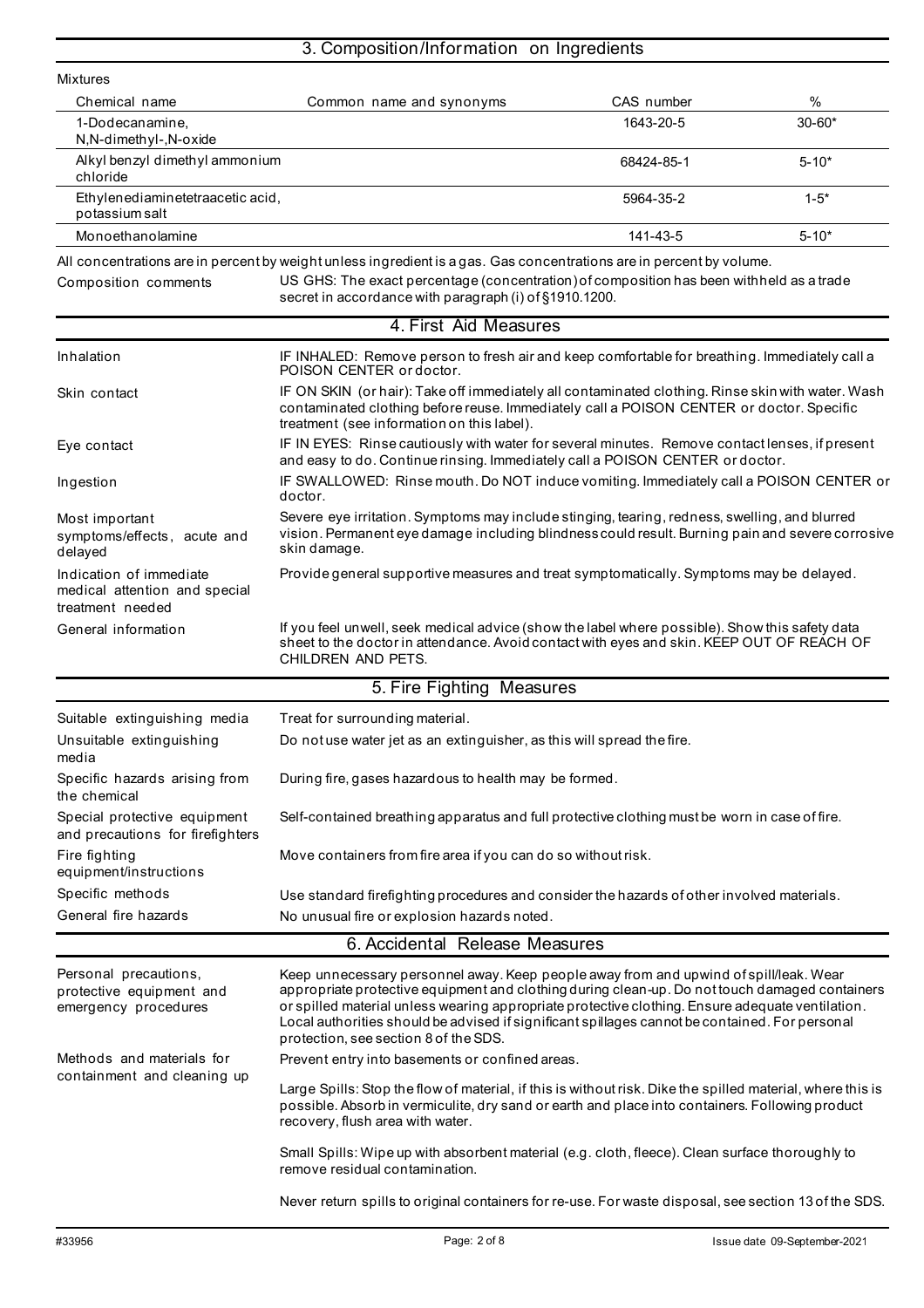| Environmental precautions                                                                        | Avoid release to the environment. Prevent further leakage or spillage if safe to do so. Avoid<br>discharge into drains, water courses or onto the ground. Do not discharge into lakes, streams,<br>ponds or public waters.                                                                                                                                                   |                                                                                                                                                                                                                                                                                                                                                                                                        |  |
|--------------------------------------------------------------------------------------------------|------------------------------------------------------------------------------------------------------------------------------------------------------------------------------------------------------------------------------------------------------------------------------------------------------------------------------------------------------------------------------|--------------------------------------------------------------------------------------------------------------------------------------------------------------------------------------------------------------------------------------------------------------------------------------------------------------------------------------------------------------------------------------------------------|--|
|                                                                                                  | 7. Handling and Storage                                                                                                                                                                                                                                                                                                                                                      |                                                                                                                                                                                                                                                                                                                                                                                                        |  |
| Precautions for safe handling<br>Conditions for safe storage,<br>including any incompatibilities | Avoid contact with eyes and skin. Provide adequate ventilation. Wear appropriate personal<br>protective equipment. Wash thoroughly after handling. Use good industrial hygiene practices in<br>handling this material. When using do not eat or drink.<br>Keep container tightly closed in a cool, dry and well-ventilated place. KEEP OUT OF REACH OF<br>CHILDREN AND PETS. |                                                                                                                                                                                                                                                                                                                                                                                                        |  |
|                                                                                                  | 8. Exposure Controls/Personal Protection                                                                                                                                                                                                                                                                                                                                     |                                                                                                                                                                                                                                                                                                                                                                                                        |  |
| Occupational exposure limits                                                                     |                                                                                                                                                                                                                                                                                                                                                                              |                                                                                                                                                                                                                                                                                                                                                                                                        |  |
| Components                                                                                       | US. OSHA Table Z-1 Limits for Air Contaminants (29 CFR 1910.1000)<br>Type                                                                                                                                                                                                                                                                                                    | Value                                                                                                                                                                                                                                                                                                                                                                                                  |  |
| Monoethanolamine (CAS                                                                            | <b>PEL</b>                                                                                                                                                                                                                                                                                                                                                                   | $6$ mg/m $3$                                                                                                                                                                                                                                                                                                                                                                                           |  |
| $141 - 43 - 5$                                                                                   |                                                                                                                                                                                                                                                                                                                                                                              |                                                                                                                                                                                                                                                                                                                                                                                                        |  |
|                                                                                                  |                                                                                                                                                                                                                                                                                                                                                                              | 3 ppm                                                                                                                                                                                                                                                                                                                                                                                                  |  |
| US. ACGIH Threshold Limit Values                                                                 |                                                                                                                                                                                                                                                                                                                                                                              | Value                                                                                                                                                                                                                                                                                                                                                                                                  |  |
| Components                                                                                       | Type<br><b>STEL</b>                                                                                                                                                                                                                                                                                                                                                          |                                                                                                                                                                                                                                                                                                                                                                                                        |  |
| Monoethanolamine (CAS<br>$141 - 43 - 5$                                                          |                                                                                                                                                                                                                                                                                                                                                                              | 6 ppm                                                                                                                                                                                                                                                                                                                                                                                                  |  |
|                                                                                                  | <b>TWA</b>                                                                                                                                                                                                                                                                                                                                                                   | 3 ppm                                                                                                                                                                                                                                                                                                                                                                                                  |  |
| US. NIOSH: Pocket Guide to Chemical Hazards                                                      |                                                                                                                                                                                                                                                                                                                                                                              |                                                                                                                                                                                                                                                                                                                                                                                                        |  |
| Components                                                                                       | Type                                                                                                                                                                                                                                                                                                                                                                         | Value                                                                                                                                                                                                                                                                                                                                                                                                  |  |
| Monoethanolamine (CAS                                                                            | <b>STEL</b>                                                                                                                                                                                                                                                                                                                                                                  | 15 mg/m3                                                                                                                                                                                                                                                                                                                                                                                               |  |
| $141 - 43 - 5$                                                                                   |                                                                                                                                                                                                                                                                                                                                                                              | 6 ppm                                                                                                                                                                                                                                                                                                                                                                                                  |  |
|                                                                                                  | <b>TWA</b>                                                                                                                                                                                                                                                                                                                                                                   | 8 mg/m3                                                                                                                                                                                                                                                                                                                                                                                                |  |
|                                                                                                  |                                                                                                                                                                                                                                                                                                                                                                              | 3 ppm                                                                                                                                                                                                                                                                                                                                                                                                  |  |
| Biological limit values                                                                          | No biological exposure limits noted for the ingredient(s).                                                                                                                                                                                                                                                                                                                   |                                                                                                                                                                                                                                                                                                                                                                                                        |  |
| Appropriate engineering<br>controls                                                              |                                                                                                                                                                                                                                                                                                                                                                              | Good general ventilation (typically 10 air changes per hour) should be used. Ventilation rates<br>should be matched to conditions. If applicable, use process enclosures, local exhaust ventilation,<br>or other engineering controls to maintain airborne levels below recommended exposure limits. If<br>exposure limits have not been established, maintain airborne levels to an acceptable level. |  |
|                                                                                                  | Individual protection measures, such as personal protective equipment                                                                                                                                                                                                                                                                                                        |                                                                                                                                                                                                                                                                                                                                                                                                        |  |
| Eye/face protection                                                                              | Wear safety glasses with side shields.                                                                                                                                                                                                                                                                                                                                       |                                                                                                                                                                                                                                                                                                                                                                                                        |  |
| Skin protection                                                                                  |                                                                                                                                                                                                                                                                                                                                                                              |                                                                                                                                                                                                                                                                                                                                                                                                        |  |
| Hand protection                                                                                  | Impervious gloves. Confirm with reputable supplier first.                                                                                                                                                                                                                                                                                                                    |                                                                                                                                                                                                                                                                                                                                                                                                        |  |
| Other<br>Respiratory protection                                                                  | Wear appropriate chemical resistant clothing. As required by employer code.                                                                                                                                                                                                                                                                                                  |                                                                                                                                                                                                                                                                                                                                                                                                        |  |
|                                                                                                  | Where exposure guideline levels may be exceeded, use an approved NIOSH respirator.<br>Respirator should be selected by and used under the direction of a trained health and safety<br>professional following requirements found in OSHA's respirator standard (29 CFR 1910.134),<br>CAN/CSA-Z94.4 and ANSI's standard for respiratory protection (Z88.2).                    |                                                                                                                                                                                                                                                                                                                                                                                                        |  |
| Thermal hazards                                                                                  | Not applicable.                                                                                                                                                                                                                                                                                                                                                              |                                                                                                                                                                                                                                                                                                                                                                                                        |  |
| General hygiene<br>considerations                                                                | Always observe good personal hygiene measures, such as washing after handling the material<br>and before eating, drinking, and/orsmoking. Routinely wash work clothing and protective<br>equipment to remove contaminants. Wash hands before breaks and immediately after handling<br>the product. When using do not eat or drink.                                           |                                                                                                                                                                                                                                                                                                                                                                                                        |  |
|                                                                                                  | 9. Physical and Chemical Properties                                                                                                                                                                                                                                                                                                                                          |                                                                                                                                                                                                                                                                                                                                                                                                        |  |
| Appearance                                                                                       | Clear                                                                                                                                                                                                                                                                                                                                                                        |                                                                                                                                                                                                                                                                                                                                                                                                        |  |
| Physical state                                                                                   | Liquid.                                                                                                                                                                                                                                                                                                                                                                      |                                                                                                                                                                                                                                                                                                                                                                                                        |  |
| Form                                                                                             | Not available.                                                                                                                                                                                                                                                                                                                                                               |                                                                                                                                                                                                                                                                                                                                                                                                        |  |
| Color                                                                                            | Dark green                                                                                                                                                                                                                                                                                                                                                                   |                                                                                                                                                                                                                                                                                                                                                                                                        |  |
| Odor                                                                                             | Citrus                                                                                                                                                                                                                                                                                                                                                                       |                                                                                                                                                                                                                                                                                                                                                                                                        |  |
| Odor threshold                                                                                   | Not available.                                                                                                                                                                                                                                                                                                                                                               |                                                                                                                                                                                                                                                                                                                                                                                                        |  |
| pH                                                                                               | $11 - 12.5$                                                                                                                                                                                                                                                                                                                                                                  |                                                                                                                                                                                                                                                                                                                                                                                                        |  |
| Melting point/freezing point                                                                     | Not available.                                                                                                                                                                                                                                                                                                                                                               |                                                                                                                                                                                                                                                                                                                                                                                                        |  |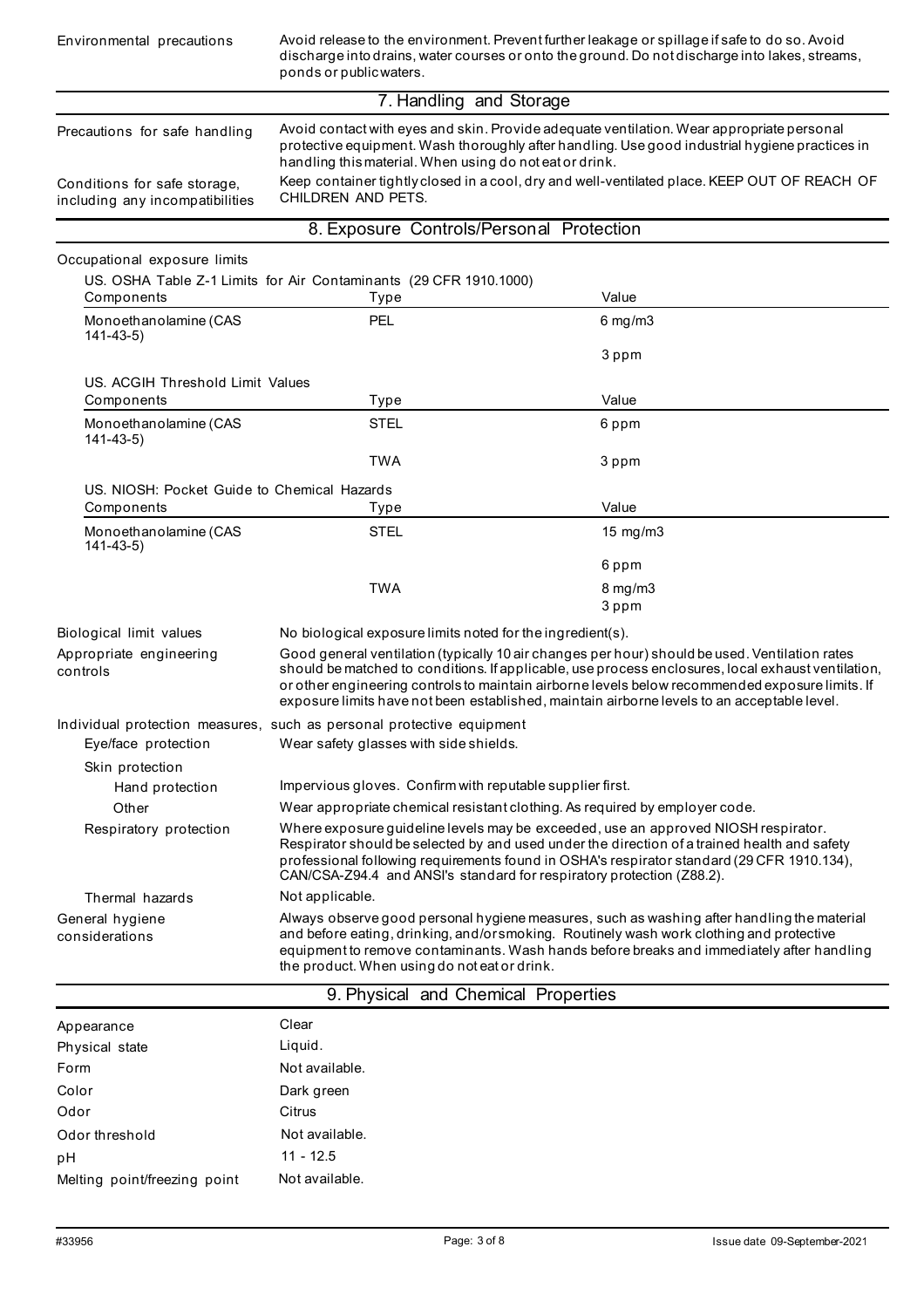| Initial boiling point and boiling<br>range                                         | Not available.                                                                                                                                                                              |                     |
|------------------------------------------------------------------------------------|---------------------------------------------------------------------------------------------------------------------------------------------------------------------------------------------|---------------------|
| Pour point                                                                         | Not available.                                                                                                                                                                              |                     |
| Specific gravity                                                                   | Not available.                                                                                                                                                                              |                     |
| Partition coefficient                                                              | Not available.                                                                                                                                                                              |                     |
| (n-octanol/water)                                                                  |                                                                                                                                                                                             |                     |
| Flash point                                                                        | > 199.4 °F (> 93.0 °C) Pensky-Martens Closed Cup                                                                                                                                            |                     |
| Evaporation rate                                                                   | Not available.                                                                                                                                                                              |                     |
| Flammability (solid, gas)                                                          | Not applicable.                                                                                                                                                                             |                     |
| Upper/lower flammability or explosive limits<br>Flammability limit - lower<br>(% ) | Not available.                                                                                                                                                                              |                     |
| Flammability limit - upper<br>(% )                                                 | Not available.                                                                                                                                                                              |                     |
| Explosive limit - lower (%)                                                        | Not available.                                                                                                                                                                              |                     |
| Explosive limit - upper (%)                                                        | Not available.                                                                                                                                                                              |                     |
| Vapor pressure                                                                     | Not available.                                                                                                                                                                              |                     |
| Vapor density                                                                      | Not available.                                                                                                                                                                              |                     |
| Relative density                                                                   | 0.993                                                                                                                                                                                       |                     |
| Solubility(ies)                                                                    | Complete                                                                                                                                                                                    |                     |
| Auto-ignition temperature                                                          | Not available.                                                                                                                                                                              |                     |
| Decomposition temperature                                                          | Not available.                                                                                                                                                                              |                     |
| Viscosity                                                                          | Not available.                                                                                                                                                                              |                     |
|                                                                                    | 10. Stability and Reactivity                                                                                                                                                                |                     |
| Reactivity                                                                         | This product may react with strong oxidizing agents.                                                                                                                                        |                     |
| Possibility of hazardous<br>reactions                                              | No dangerous reaction known under conditions of normal use.                                                                                                                                 |                     |
| Chemical stability                                                                 | Material is stable under normal conditions.                                                                                                                                                 |                     |
| Conditions to avoid                                                                | Do not mix with other chemicals. DO NOT MIX WITH BLEACH or use in conjunction with other<br>household products.                                                                             |                     |
| Incompatible materials                                                             | Oxidizers. Caustics. Acids.                                                                                                                                                                 |                     |
| Hazardous decomposition<br>products                                                | May include and are not limited to: Oxides of carbon. Oxides of nitrogen. Hydrogen chloride.                                                                                                |                     |
|                                                                                    | 11. Toxicological Information                                                                                                                                                               |                     |
| Information on likely routes of exposure                                           |                                                                                                                                                                                             |                     |
| Inhalation                                                                         | Harmful if inhaled. May cause respiratory tract irritation.                                                                                                                                 |                     |
| Skin contact                                                                       | Causes severe skin burns.                                                                                                                                                                   |                     |
| Eye contact                                                                        | Causes serious eye damage.                                                                                                                                                                  |                     |
| Ingestion                                                                          | Harmful if swallowed. May cause stomach distress, nausea or vomiting. Causes digestive tract<br>burns.                                                                                      |                     |
| Symptoms related to the<br>physical, chemical and<br>toxicological characteristics | Severe eye irritation. Symptoms may include stinging, tearing, redness, swelling, and blurred<br>vision. Permanent eye damage including blindness could result. May cause redness and pain. |                     |
| Information on toxicological effects                                               |                                                                                                                                                                                             |                     |
| Acute toxicity                                                                     | See below.                                                                                                                                                                                  |                     |
| Components<br>1-Dodecanamine, N,N-dimethyl-,N-oxide (CAS 1643-20-5)                | Species                                                                                                                                                                                     | <b>Test Results</b> |
| Acute                                                                              |                                                                                                                                                                                             |                     |
| Dermal                                                                             |                                                                                                                                                                                             |                     |
| LD <sub>50</sub>                                                                   | Rat                                                                                                                                                                                         | > 2000 mg/kg, ECHA  |
| Inhalation<br>LC50                                                                 | Not available                                                                                                                                                                               |                     |
| Oral                                                                               |                                                                                                                                                                                             |                     |
| LD50                                                                               | Rat                                                                                                                                                                                         | 1064 mg/kg, ECHA    |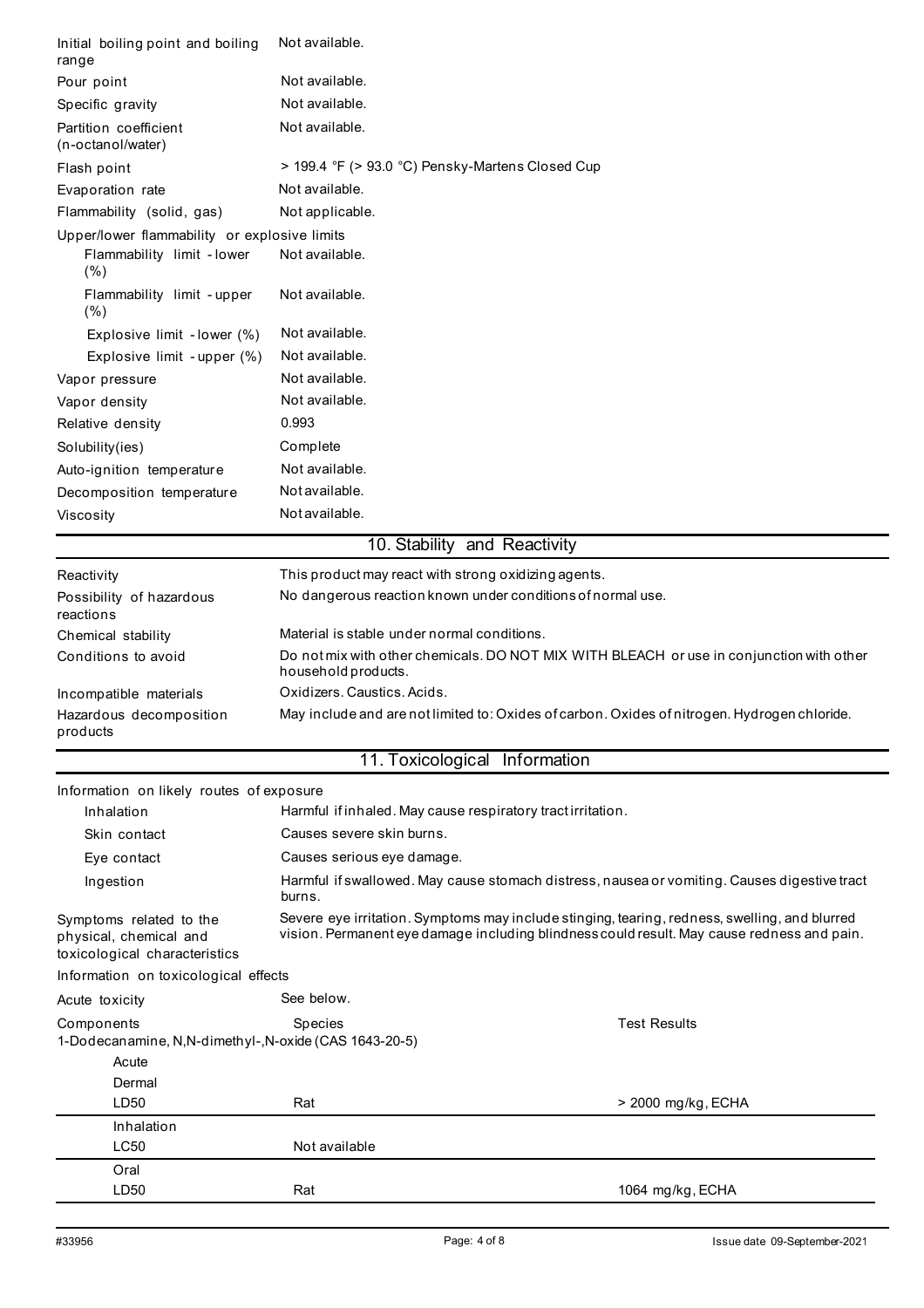| Components                                                            | Species                                                                                                             | <b>Test Results</b>                      |
|-----------------------------------------------------------------------|---------------------------------------------------------------------------------------------------------------------|------------------------------------------|
| Alkyl benzyl dimethyl ammonium chloride (CAS 68424-85-1)              |                                                                                                                     |                                          |
| Acute                                                                 |                                                                                                                     |                                          |
| Dermal                                                                |                                                                                                                     |                                          |
| LD <sub>50</sub>                                                      | Rabbit                                                                                                              | 3412 mg/kg, ECHA                         |
| Inhalation<br>LC50                                                    | Rat                                                                                                                 | 0.3 mg/l/4h, ECHA                        |
| Oral                                                                  |                                                                                                                     |                                          |
| LD50                                                                  | Rat                                                                                                                 | 795 mg/kg, ECHA                          |
| Ethylenediaminetetraacetic acid, potassium salt (CAS 5964-35-2)       |                                                                                                                     |                                          |
| Acute                                                                 |                                                                                                                     |                                          |
| Dermal                                                                |                                                                                                                     |                                          |
| LD50                                                                  | Not available                                                                                                       |                                          |
| Inhalation                                                            |                                                                                                                     |                                          |
| LC50                                                                  | Not available                                                                                                       |                                          |
| Oral<br>LD50                                                          |                                                                                                                     | 1780 - 2000 mg/kg, ECHA                  |
|                                                                       |                                                                                                                     |                                          |
| Monoethanolamine (CAS 141-43-5)<br>Acute                              |                                                                                                                     |                                          |
| Dermal                                                                |                                                                                                                     |                                          |
| LD50                                                                  | Rabbit                                                                                                              | 2504 mg/kg, 24 Hours, ECHA               |
| Inhalation                                                            |                                                                                                                     |                                          |
| LC50                                                                  | Rat                                                                                                                 | > 1487 mg/m <sup>3</sup> , 4 Hours, ECHA |
|                                                                       |                                                                                                                     | > 1.3 mg/L, 6 Hours, ECHA                |
| Oral                                                                  |                                                                                                                     |                                          |
| LD50                                                                  | Rat                                                                                                                 | 1089 mg/kg, ECHA                         |
| Skin corrosion/irritation                                             | Causes severe burns.                                                                                                |                                          |
| Exposure minutes                                                      | Not available.                                                                                                      |                                          |
| Erythema value                                                        | Not available.                                                                                                      |                                          |
| Oedema value                                                          | Not available.                                                                                                      |                                          |
| Serious eye damage/eye                                                | Causes serious eye damage.                                                                                          |                                          |
| irritation                                                            |                                                                                                                     |                                          |
| Corneal opacity value                                                 | Not available.                                                                                                      |                                          |
| Iris lesion value                                                     | Not available.                                                                                                      |                                          |
| Conjunctival reddening<br>value                                       | Not available.                                                                                                      |                                          |
| Conjunctival oedema value                                             | Not available.                                                                                                      |                                          |
| Recover days                                                          | Not available.                                                                                                      |                                          |
| Respiratory or skin sensitization                                     |                                                                                                                     |                                          |
| Respiratory sensitization                                             | Not a respiratory sensitizer.                                                                                       |                                          |
| Skin sensitization                                                    | This product is not expected to cause skin sensitization.                                                           |                                          |
| Germ cell mutagenicity                                                | No data available to indicate product or any components present at greater than 0.1% are<br>mutagenic or genotoxic. |                                          |
| Carcinogenicity                                                       | See below.                                                                                                          |                                          |
| IARC Monographs. Overall Evaluation of Carcinogenicity<br>Not listed. |                                                                                                                     |                                          |
|                                                                       | OSHA Specifically Regulated Substances (29 CFR 1910.1001-1052)                                                      |                                          |
| Not regulated.<br>Not listed.                                         | US. National Toxicology Program (NTP) Report on Carcinogens                                                         |                                          |
| Reproductive toxicity                                                 | This product is not expected to cause reproductive or developmental effects.                                        |                                          |
| Specific target organ toxicity -<br>single exposure                   | May cause respiratory irritation.                                                                                   |                                          |
| Specific target organ toxicity -<br>repeated exposure                 | Not classified.                                                                                                     |                                          |
| Aspiration hazard                                                     | Not an aspiration hazard.                                                                                           |                                          |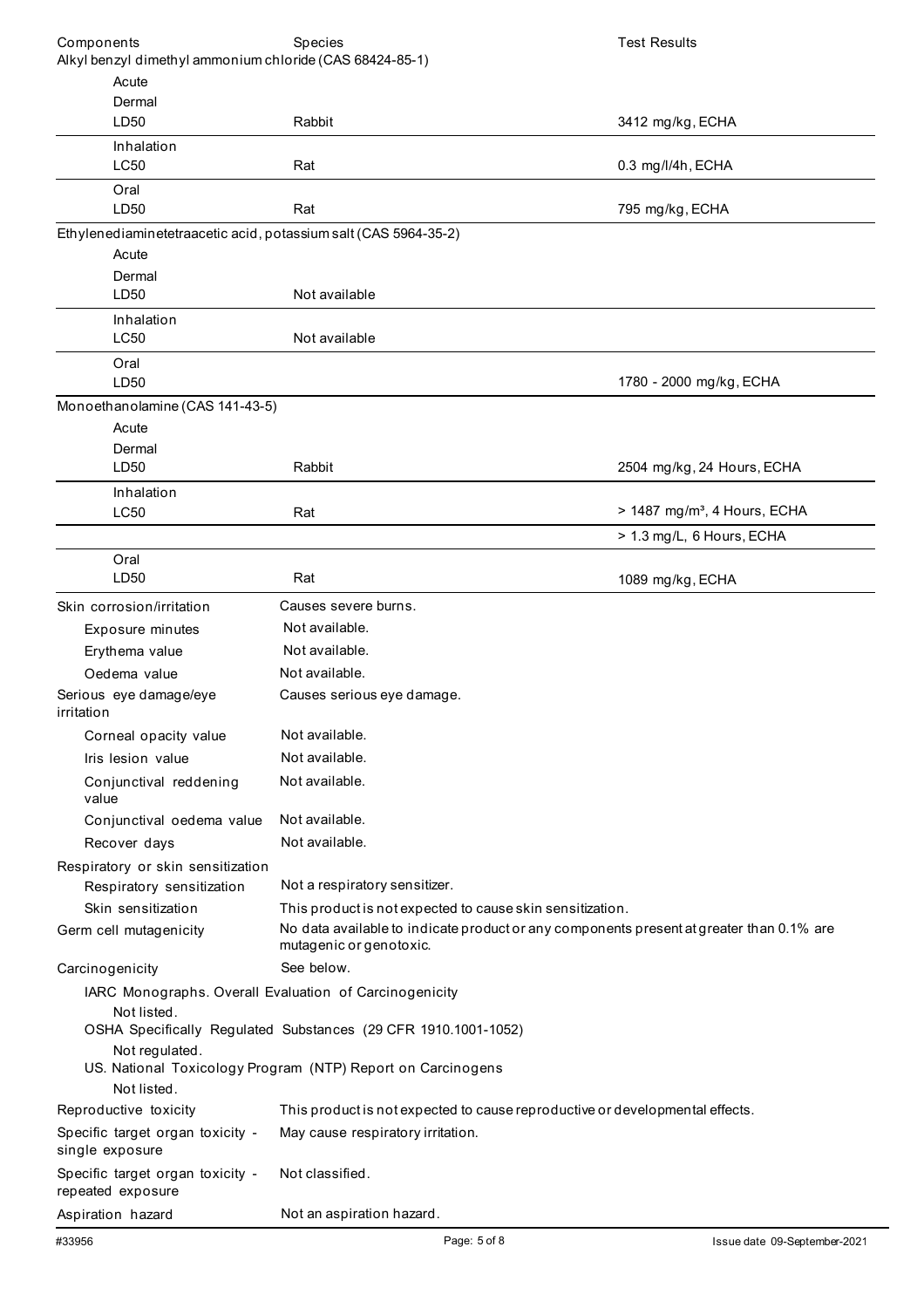| Chronic effects      | Not available. |
|----------------------|----------------|
| Eurth or information | Not available  |

Not available

| Further information                                       | NOT AVAIIADIE.                                                       |                                                                                                                                                                                                                                |                                                                                                                                                                                                        |  |
|-----------------------------------------------------------|----------------------------------------------------------------------|--------------------------------------------------------------------------------------------------------------------------------------------------------------------------------------------------------------------------------|--------------------------------------------------------------------------------------------------------------------------------------------------------------------------------------------------------|--|
|                                                           |                                                                      | 12. Ecological Information                                                                                                                                                                                                     |                                                                                                                                                                                                        |  |
| Ecotoxicity                                               | See below                                                            |                                                                                                                                                                                                                                |                                                                                                                                                                                                        |  |
| Ecotoxicological data                                     |                                                                      |                                                                                                                                                                                                                                |                                                                                                                                                                                                        |  |
| Components                                                |                                                                      | <b>Species</b>                                                                                                                                                                                                                 | <b>Test Results</b>                                                                                                                                                                                    |  |
| Alkyl benzyl dimethyl ammonium chloride (CAS 68424-85-1)  |                                                                      |                                                                                                                                                                                                                                |                                                                                                                                                                                                        |  |
| Aquatic                                                   |                                                                      |                                                                                                                                                                                                                                |                                                                                                                                                                                                        |  |
| Fish                                                      | LC50                                                                 | Striped bass (Morone saxatilis)                                                                                                                                                                                                | 10.4 - 19.1 mg/L, 96 hours                                                                                                                                                                             |  |
| Monoethanolamine (CAS 141-43-5)                           |                                                                      |                                                                                                                                                                                                                                |                                                                                                                                                                                                        |  |
| Algae                                                     | <b>IC50</b>                                                          | Algae                                                                                                                                                                                                                          | 15 mg/L, 72 Hours                                                                                                                                                                                      |  |
| Crustacea                                                 | <b>EC50</b>                                                          | Daphnia                                                                                                                                                                                                                        | 65 mg/L, 48 Hours                                                                                                                                                                                      |  |
| Aquatic                                                   |                                                                      |                                                                                                                                                                                                                                |                                                                                                                                                                                                        |  |
| Fish                                                      | LC50                                                                 | Rainbow trout, donaldson trout<br>(Oncorhynchus mykiss)                                                                                                                                                                        | 114 - 196 mg/L, 96 hours                                                                                                                                                                               |  |
| Persistence and degradability                             | Not available.                                                       |                                                                                                                                                                                                                                |                                                                                                                                                                                                        |  |
| Bioaccumulative potential                                 | Not available.                                                       |                                                                                                                                                                                                                                |                                                                                                                                                                                                        |  |
| Partition coefficient n-octanol / water (log Kow)         |                                                                      |                                                                                                                                                                                                                                |                                                                                                                                                                                                        |  |
| 1-Dodecanamine, N,N-dimethyl-,N-oxide<br>Monoethanolamine |                                                                      | 4.67<br>$-1.31$                                                                                                                                                                                                                |                                                                                                                                                                                                        |  |
| Mobility in soil                                          | Not available.                                                       |                                                                                                                                                                                                                                |                                                                                                                                                                                                        |  |
| Mobility in general                                       | Not available.                                                       |                                                                                                                                                                                                                                |                                                                                                                                                                                                        |  |
| Other adverse effects                                     | Not available.                                                       |                                                                                                                                                                                                                                |                                                                                                                                                                                                        |  |
|                                                           |                                                                      | 13. Disposal Considerations                                                                                                                                                                                                    |                                                                                                                                                                                                        |  |
| Disposal instructions                                     |                                                                      | with chemical or used container. Dispose of contents/container in accordance with<br>local/regional/national/international regulations.                                                                                        | Collect and reclaim or dispose in sealed containers at licensed waste disposal site. Do not allow<br>this material to drain into sewers/water supplies. Do not contaminate ponds, waterways or ditches |  |
| Waste from residues / unused<br>products                  |                                                                      | Dispose of in accordance with local regulations. Empty containers or liners may retain some<br>product residues. This material and its container must be disposed of in a safe manner (see:                                    |                                                                                                                                                                                                        |  |
| Contaminated packaging                                    | disposal.                                                            | Disposal instructions).<br>Since emptied containers may retain product residue, follow label warnings even after container is<br>emptied. Empty containers should be taken to an approved waste handling site for recycling or |                                                                                                                                                                                                        |  |
|                                                           |                                                                      | 14. Transport Information                                                                                                                                                                                                      |                                                                                                                                                                                                        |  |
| General                                                   |                                                                      | Canada: TDG Proof of Classification:                                                                                                                                                                                           |                                                                                                                                                                                                        |  |
|                                                           | product will appear below.                                           | Classification Method: Classified as per Part 2, Sections 2.1 - 2.8 of the Transportation of                                                                                                                                   | Dangerous Goods Regulations. If applicable, the technical name and the classification of the                                                                                                           |  |
| U.S. Department of Transportation (DOT)                   |                                                                      |                                                                                                                                                                                                                                |                                                                                                                                                                                                        |  |
| Basic shipping requirements:                              |                                                                      |                                                                                                                                                                                                                                |                                                                                                                                                                                                        |  |
| UN number                                                 | <b>UN1760</b>                                                        |                                                                                                                                                                                                                                |                                                                                                                                                                                                        |  |
| Proper shipping name<br>Technical name                    | Corrosive liquids, n.o.s.<br>Alkyl benzyl dimethyl ammonium chloride |                                                                                                                                                                                                                                |                                                                                                                                                                                                        |  |
| Hazard class                                              | Limited Quantity - US                                                |                                                                                                                                                                                                                                |                                                                                                                                                                                                        |  |
| Packing group                                             | Ш                                                                    |                                                                                                                                                                                                                                |                                                                                                                                                                                                        |  |
| Packaging exceptions                                      | 154                                                                  |                                                                                                                                                                                                                                |                                                                                                                                                                                                        |  |
| Transportation of Dangerous Goods (TDG - Canada)          |                                                                      |                                                                                                                                                                                                                                |                                                                                                                                                                                                        |  |
| Basic shipping requirements:                              |                                                                      |                                                                                                                                                                                                                                |                                                                                                                                                                                                        |  |
| UN number                                                 | <b>UN1760</b>                                                        |                                                                                                                                                                                                                                |                                                                                                                                                                                                        |  |
| Proper shipping name<br>Technical name                    |                                                                      | CORROSIVE LIQUID, N.O.S.<br>Alkyl benzyl dimethyl ammonium chloride                                                                                                                                                            |                                                                                                                                                                                                        |  |
| Hazard class                                              | Limited Quantity - Canada                                            |                                                                                                                                                                                                                                |                                                                                                                                                                                                        |  |
| Packing group                                             | Ш                                                                    |                                                                                                                                                                                                                                |                                                                                                                                                                                                        |  |
| Special provisions<br>IATA/ICAO (Air)                     | 16                                                                   |                                                                                                                                                                                                                                |                                                                                                                                                                                                        |  |
| Basic shipping requirements:                              |                                                                      |                                                                                                                                                                                                                                |                                                                                                                                                                                                        |  |
| UN number                                                 | <b>UN1760</b>                                                        |                                                                                                                                                                                                                                |                                                                                                                                                                                                        |  |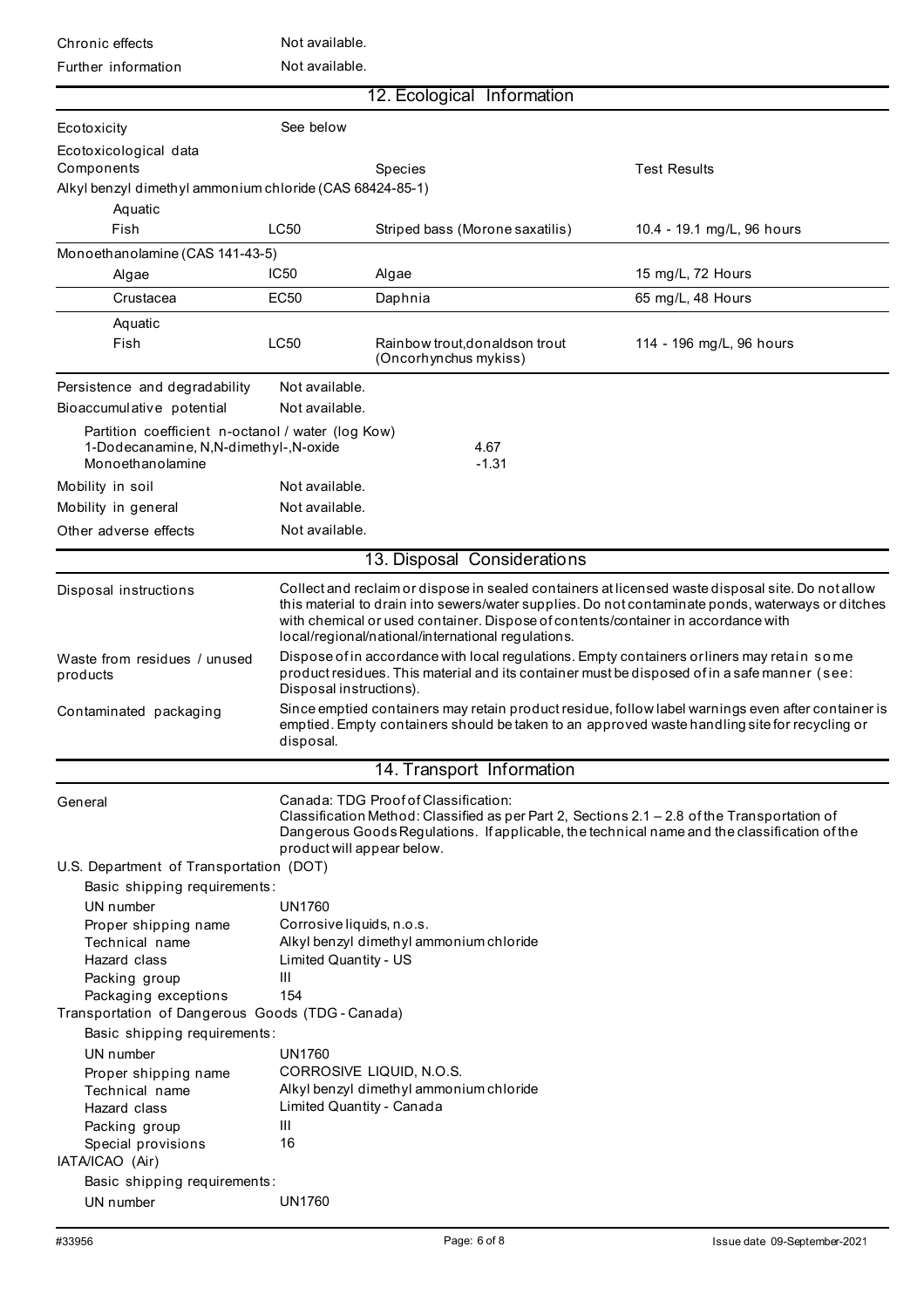Proper shipping name Technical name Hazard class Packing group IMDG (Marine Transport) Corrosive liquid, n.o.s. Alkyl benzyl dimethyl ammonium chloride Limited Quantity - IATA III Basic shipping requirements: UN number Proper shipping name Technical name Hazard class Packing group DOT; IMDG; TDG UN1760 CORROSIVE LIQUID, N.O.S. Alkyl benzyl dimethyl ammonium chloride Limited Quantity - IMDG III



# 15. Regulatory Information

| US federal regulations                                      | This product is a "Hazardous Chemical" as defined by the OSHA Hazard Communication<br>Standard, 29 CFR 1910.1200. |
|-------------------------------------------------------------|-------------------------------------------------------------------------------------------------------------------|
|                                                             | TSCA Section 12(b) Export Notification (40 CFR 707, Subpt. D)                                                     |
| Not regulated.                                              |                                                                                                                   |
| CERCLA Hazardous Substance List (40 CFR 302.4)              |                                                                                                                   |
| Not listed.                                                 |                                                                                                                   |
| SARA 304 Emergency release notification                     |                                                                                                                   |
| Not regulated.                                              |                                                                                                                   |
|                                                             | OSHA Specifically Regulated Substances (29 CFR 1910.1001-1052)                                                    |
| Not regulated.                                              |                                                                                                                   |
| Superfund Amendments and Reauthorization Act of 1986 (SARA) |                                                                                                                   |
| SARA 302 Extremely<br>hazardous substance                   | No                                                                                                                |
| SARA 311/312 Hazardous<br>chemical                          | Yes                                                                                                               |
| Classified hazard                                           | Acute toxicity (any route of exposure)                                                                            |
| categories                                                  | Skin corrosion or irritation                                                                                      |
|                                                             | Serious eye damage or eye irritation<br>Specific target organ toxicity (single or repeated exposure)              |
| SARA 313 (TRI reporting)<br>Not regulated.                  |                                                                                                                   |
| Other federal regulations                                   |                                                                                                                   |
|                                                             | Clean Air Act (CAA) Section 112 Hazardous Air Pollutants (HAPs) List                                              |
| Not regulated.                                              |                                                                                                                   |
|                                                             | Clean Air Act (CAA) Section 112(r) Accidental Release Prevention (40 CFR 68.130)                                  |
| Not regulated.                                              |                                                                                                                   |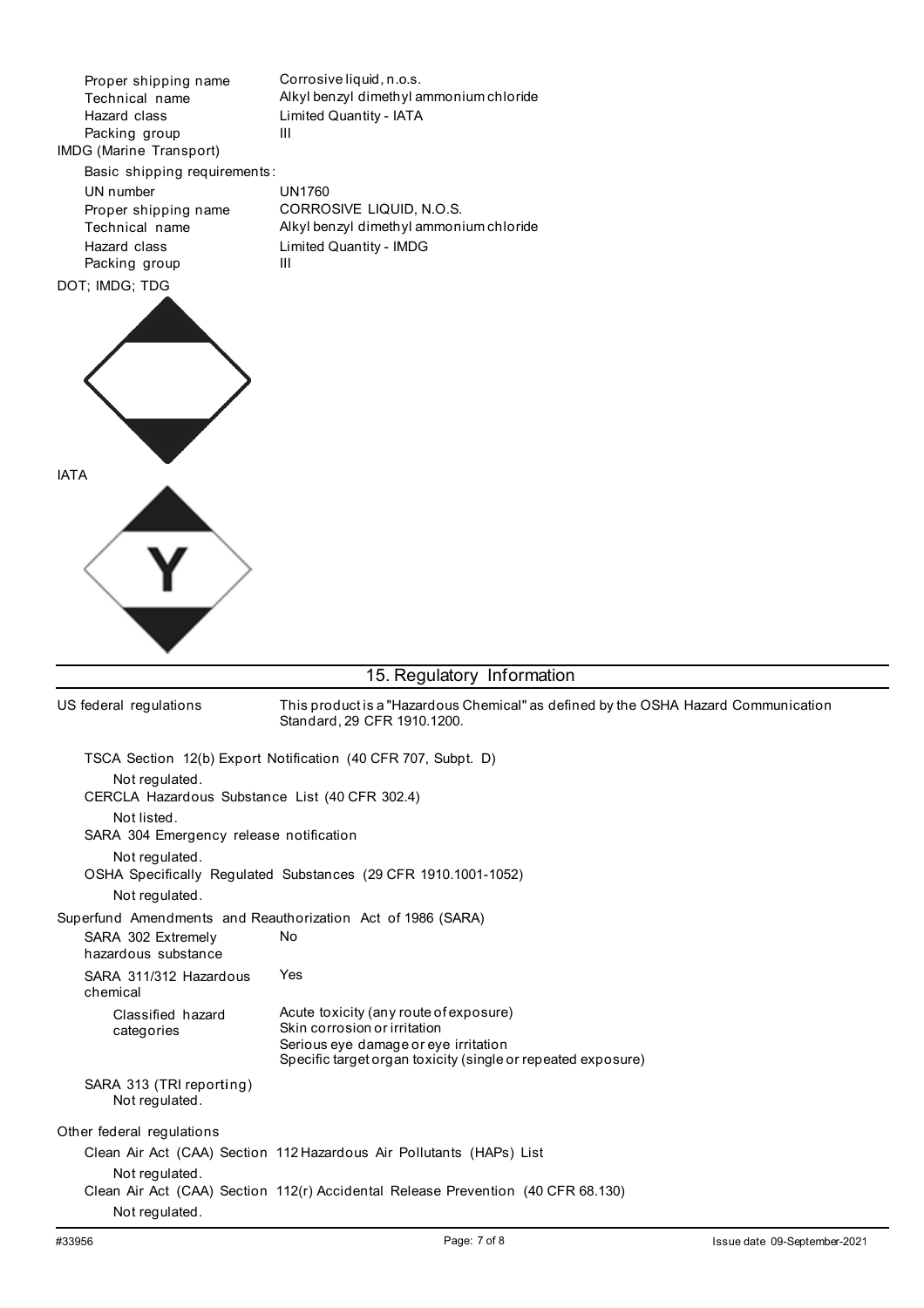| Safe Drinking Water Act<br>(SDWA)                                                          | Not regulated.                                        |                                                                                                                   |                        |
|--------------------------------------------------------------------------------------------|-------------------------------------------------------|-------------------------------------------------------------------------------------------------------------------|------------------------|
| Food and Drug<br>Administration (FDA)                                                      | Not regulated.                                        |                                                                                                                   |                        |
| US state regulations                                                                       | See below                                             |                                                                                                                   |                        |
| US - Minnesota Haz Subs: Listed substance                                                  |                                                       |                                                                                                                   |                        |
| Monoethanolamine (CAS 141-43-5)                                                            |                                                       | 2-AMINOETHANOL (SEE ETHANOLAMINE)<br><b>ETHANOLAMINE</b>                                                          |                        |
| Not listed.                                                                                |                                                       | US. California Controlled Substances. CA Department of Justice (California Health and Safety Code Section 11100)  |                        |
| U.S. Massachusetts RTK - Substance List                                                    |                                                       |                                                                                                                   |                        |
| Monoethanolamine (CAS 141-43-5)                                                            | US. New Jersey Worker and Community Right-to-Know Act |                                                                                                                   |                        |
| Monoethanolamine (CAS 141-43-5)<br>US. Pennsylvania Worker and Community Right-to-Know Law |                                                       |                                                                                                                   |                        |
| Monoethanolamine (CAS 141-43-5)<br>US. Rhode Island RTK                                    |                                                       |                                                                                                                   |                        |
| Monoethanolamine (CAS 141-43-5)                                                            |                                                       |                                                                                                                   |                        |
| California Proposition 65                                                                  |                                                       |                                                                                                                   |                        |
|                                                                                            |                                                       | This product is not subject to warning labeling under the California Proposition 65 regulation.                   |                        |
| Country(s) or region                                                                       | Inventory name                                        |                                                                                                                   | On inventory (yes/no)* |
| United States & Puerto Rico                                                                | Toxic Substances Control Act (TSCA) Inventory         |                                                                                                                   | Yes                    |
|                                                                                            |                                                       | *A "Yes" indicates this product complies with the inventory requirements administered by the governing country(s) |                        |
|                                                                                            |                                                       | 16. Other Information                                                                                             |                        |
|                                                                                            |                                                       |                                                                                                                   |                        |

| LEGEND   |   |
|----------|---|
|          |   |
|          |   |
| Severe   | 4 |
| Serious  | 3 |
| Moderate | 2 |
| Slight   | 1 |
| Minimal  | ٢ |



Disclaimer

Issue date Version # 01 Further information Other information

#### The information in the safety data sheet was written by Dell Tech Laboratories Ltd. (www.delltech.com) based on the best knowledge and experience currently available. Information contained herein was obtained from sources considered technically accurate and reliable. While every effort has been made to ensure full disclosure of product hazards, in some cases data is not available and is so stated. Since conditions of actual product use are beyond control of the supplier, it is assumed that users of this material have been fully trained according to the requirements of all applicable legislation and regulatory instruments. No warranty, expressed or implied, is made and supplier will not be liable for any losses, injuries or consequential damages which may result from the use of or reliance on any information contained in this document. 09-September-2021

 $\Omega$ 

 $3 \times 0$ 

Not available.

For an updated SDS, please contact the supplier/manufacturer listed on the first page of the document.

Reference Item: 513079-001

Prepared by: The Clorox Company, 4900 Johnson Drive, Pleasanton, CA94588, 925-368-6000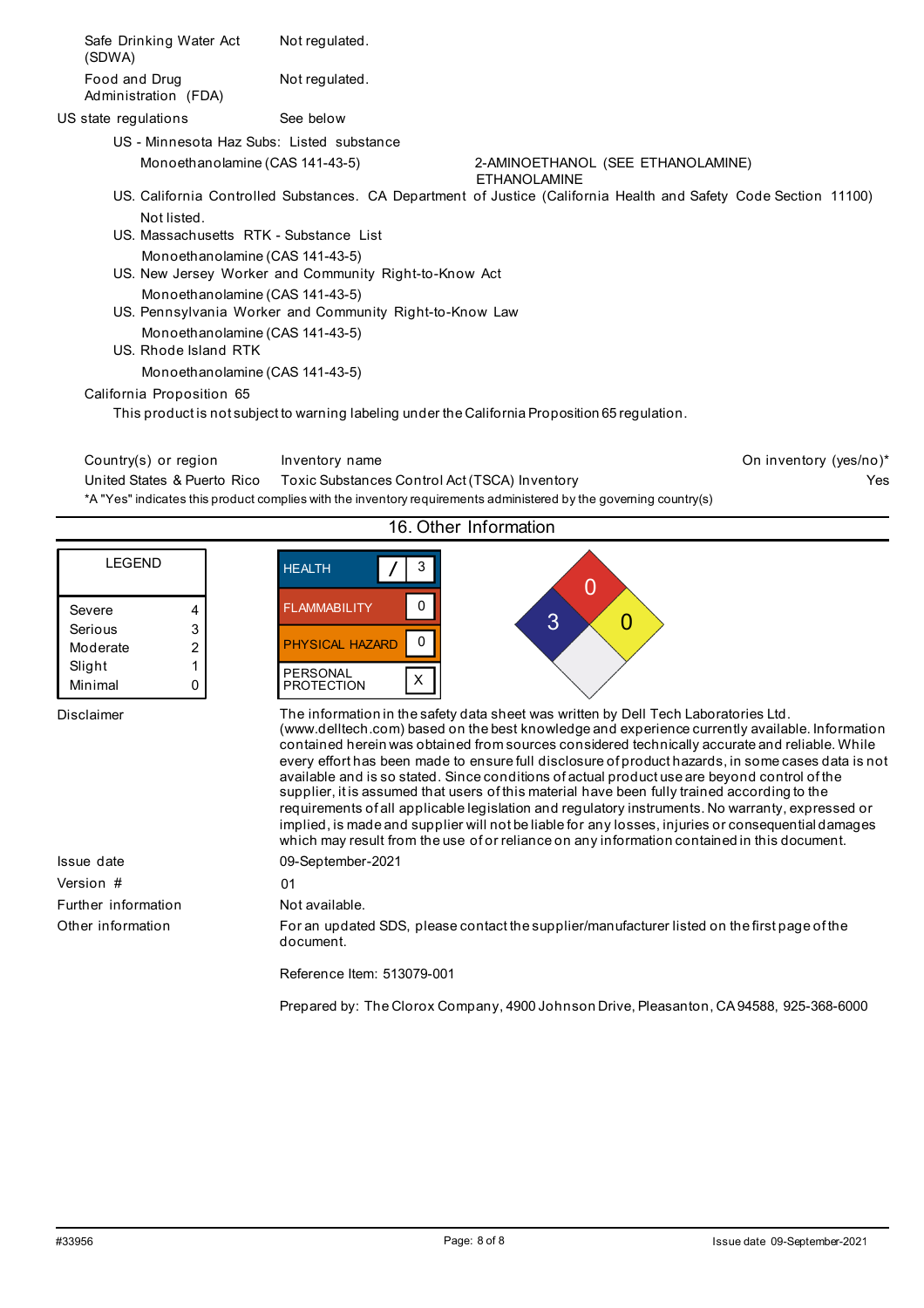

# HOJA DE DATOS DE SEGURIDAD

|                                                                               | 1. Identificación                                                                                                                                                                                                                                                                                                                                                                                                                                                                                                                                                                                                                                                                                                                 |                                                                                                   |  |
|-------------------------------------------------------------------------------|-----------------------------------------------------------------------------------------------------------------------------------------------------------------------------------------------------------------------------------------------------------------------------------------------------------------------------------------------------------------------------------------------------------------------------------------------------------------------------------------------------------------------------------------------------------------------------------------------------------------------------------------------------------------------------------------------------------------------------------|---------------------------------------------------------------------------------------------------|--|
| Identificador de producto                                                     | Clorox - Concentrado limpiador multiusos                                                                                                                                                                                                                                                                                                                                                                                                                                                                                                                                                                                                                                                                                          |                                                                                                   |  |
| Otros medios de identificación                                                | Número de documento: USA002057                                                                                                                                                                                                                                                                                                                                                                                                                                                                                                                                                                                                                                                                                                    |                                                                                                   |  |
| Uso recomendado                                                               | Limpiador                                                                                                                                                                                                                                                                                                                                                                                                                                                                                                                                                                                                                                                                                                                         |                                                                                                   |  |
| Restricciones recomendadas                                                    | Ninguno conocido/Ninguna conocida.                                                                                                                                                                                                                                                                                                                                                                                                                                                                                                                                                                                                                                                                                                |                                                                                                   |  |
|                                                                               | Información sobre el fabricante/importador/proveedor/distribuidor                                                                                                                                                                                                                                                                                                                                                                                                                                                                                                                                                                                                                                                                 |                                                                                                   |  |
| Fabricante                                                                    |                                                                                                                                                                                                                                                                                                                                                                                                                                                                                                                                                                                                                                                                                                                                   |                                                                                                   |  |
| Nombre de la empresa                                                          | The Clorox Company                                                                                                                                                                                                                                                                                                                                                                                                                                                                                                                                                                                                                                                                                                                |                                                                                                   |  |
| Dirección                                                                     | 1221 Broadway<br>Oakland, CA 94612                                                                                                                                                                                                                                                                                                                                                                                                                                                                                                                                                                                                                                                                                                |                                                                                                   |  |
|                                                                               | Estados Unidos                                                                                                                                                                                                                                                                                                                                                                                                                                                                                                                                                                                                                                                                                                                    |                                                                                                   |  |
| Teléfono                                                                      | 1-510-271-7000                                                                                                                                                                                                                                                                                                                                                                                                                                                                                                                                                                                                                                                                                                                    |                                                                                                   |  |
| Correo electrónico                                                            | No disponible.                                                                                                                                                                                                                                                                                                                                                                                                                                                                                                                                                                                                                                                                                                                    |                                                                                                   |  |
| Número de teléfono para<br>emergencias                                        | Emergencia médica:<br>1-800-446-1014                                                                                                                                                                                                                                                                                                                                                                                                                                                                                                                                                                                                                                                                                              |                                                                                                   |  |
|                                                                               | Emergencia de transporte: 1-800-424-9300 (Chemtrec)                                                                                                                                                                                                                                                                                                                                                                                                                                                                                                                                                                                                                                                                               |                                                                                                   |  |
|                                                                               | 2. Identificación de riesgos                                                                                                                                                                                                                                                                                                                                                                                                                                                                                                                                                                                                                                                                                                      |                                                                                                   |  |
| Riesgos físicos                                                               | No clasificado.                                                                                                                                                                                                                                                                                                                                                                                                                                                                                                                                                                                                                                                                                                                   |                                                                                                   |  |
| Peligros para la salud                                                        | Toxicidad aguda por via oral                                                                                                                                                                                                                                                                                                                                                                                                                                                                                                                                                                                                                                                                                                      | Categoría 4                                                                                       |  |
|                                                                               | Toxicidad aguda por inhalación                                                                                                                                                                                                                                                                                                                                                                                                                                                                                                                                                                                                                                                                                                    | Categoría 4                                                                                       |  |
|                                                                               | Corrosión/irritación cutáneas                                                                                                                                                                                                                                                                                                                                                                                                                                                                                                                                                                                                                                                                                                     | Categoría 1                                                                                       |  |
|                                                                               | Lesiones oculares graves/irritación ocular                                                                                                                                                                                                                                                                                                                                                                                                                                                                                                                                                                                                                                                                                        | Categoría 1                                                                                       |  |
|                                                                               | Toxicidad sistémica específica de órganos<br>diana tras una exposición única                                                                                                                                                                                                                                                                                                                                                                                                                                                                                                                                                                                                                                                      | Categoría 3 - Irritación de las vías<br>respiratorias                                             |  |
| Peligros para el medio<br>ambiente                                            | No clasificado.                                                                                                                                                                                                                                                                                                                                                                                                                                                                                                                                                                                                                                                                                                                   |                                                                                                   |  |
| Peligros definidos por OSHA                                                   | No clasificado.                                                                                                                                                                                                                                                                                                                                                                                                                                                                                                                                                                                                                                                                                                                   |                                                                                                   |  |
| Elementos de la etiqueta                                                      |                                                                                                                                                                                                                                                                                                                                                                                                                                                                                                                                                                                                                                                                                                                                   |                                                                                                   |  |
| Palabra, de advertencia                                                       | Peliaro                                                                                                                                                                                                                                                                                                                                                                                                                                                                                                                                                                                                                                                                                                                           |                                                                                                   |  |
| Indicación de peligro                                                         | si se inhala. Puede irritar las vías respiratorias.                                                                                                                                                                                                                                                                                                                                                                                                                                                                                                                                                                                                                                                                               | Provoca graves quemaduras en la piel y lesiones oculares. Nocivo en caso de ingestión. Nocivo     |  |
| Consejos de prudencia                                                         |                                                                                                                                                                                                                                                                                                                                                                                                                                                                                                                                                                                                                                                                                                                                   |                                                                                                   |  |
| Prevención                                                                    | No respirar nieblas. Lavarse cuidadosamente después de la manipulación. Usar guantes, ropa de<br>protección y equipo de protección para los ojos. No comer, beber o fumar mientras se manipula<br>este producto. Usar solo al aire libre o en un lugar bien ventilado.                                                                                                                                                                                                                                                                                                                                                                                                                                                            |                                                                                                   |  |
| Respuesta                                                                     | EN CASO DE INGESTIÓN: Enjuagar la boca. NO provocar el vómito. En caso de contacto con la<br>piel o el pelo, quitar inmediatamente toda la ropa contaminada. Enjuagar la piel con agua o<br>ducharse. Lavar la ropa contaminada antes de volverla a usar. En caso de inhalación, transportar<br>la persona al aire libre y mantenerla en una posición que le facilite la respiración. Llamar<br>inmediatamente a un centro de toxicología o médico. Tratamiento específico (véase información<br>en ésta etiqueta). EN CASO DE CONTACTO CON LOS OJOS: Enjuagar con agua<br>cuidadosamente durante varios minutos. Quitar las lentes de contacto cuando estén presentes y<br>pueda hacerse con facilidad. Proseguir con el lavado. |                                                                                                   |  |
| Almacenamiento                                                                | Guardar bajo llave. Almacenar en un lugar bien ventilado. Guardar el recipiente herméticamente<br>cerrado.                                                                                                                                                                                                                                                                                                                                                                                                                                                                                                                                                                                                                        |                                                                                                   |  |
| Eliminación                                                                   |                                                                                                                                                                                                                                                                                                                                                                                                                                                                                                                                                                                                                                                                                                                                   | Eliminar el recipiente conforme a las reglamentaciones local, regional, nacional y internacional. |  |
| Peligros no clasificados en<br>otra parte (HNOC, por sus<br>siglas en inglés) | Ninguno conocido/Ninguna conocida.                                                                                                                                                                                                                                                                                                                                                                                                                                                                                                                                                                                                                                                                                                |                                                                                                   |  |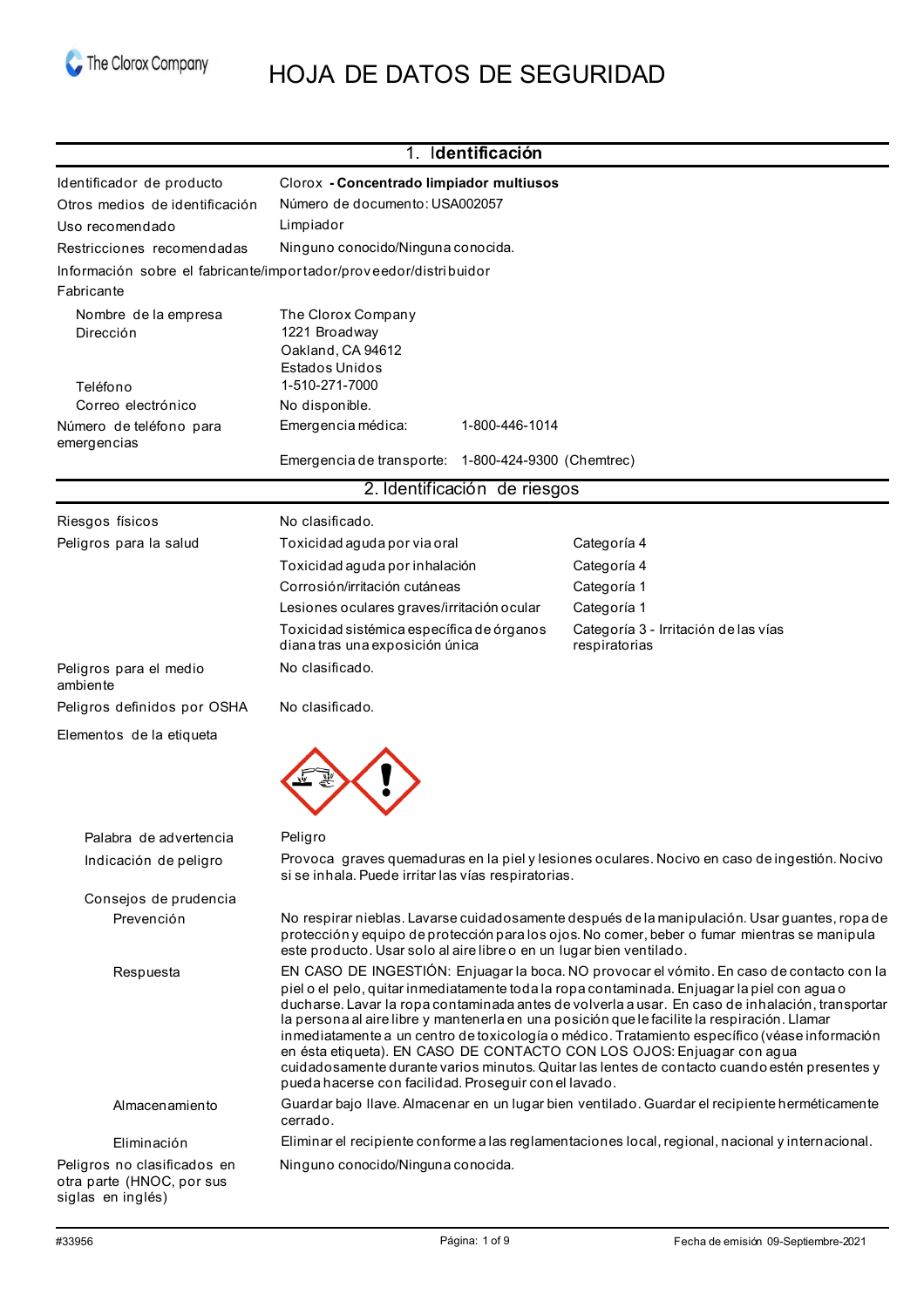Información suplementaria Esta SDS está diseñada para empleados del lugar de trabajo, personal de emergencia y para otras condiciones y situaciones en las que existe un mayor potencial de exposición a gran escala o prolongada. Esta SDS no es aplicable para el uso por parte del consumidor de nuestros productos. Para el uso del consumidor, todo el lenguaje de precaución y primeros auxilios se proporciona en la etiqueta del producto de acuerdo con la normativa gubernamental aplicable.

### 3. Composición / Información sobre los ingredientes

#### Mezclas Nombre químico  $\sim$  Nombre común y sinónimos  $\sim$  Número CAS  $\sim$  % Óxido de dodécildimétilamine Compuestos de amonio cuaternario, bencil-C12-16-alquildimetil, cloruros Acido etilendiamintetraacético , potassium salt 2-Aminoetanol 1643-20-5 68424-85-1 5964-35-2 141-43-5 30-60\* 5-10\* 1-5\* 5-10\* Todas las concentraciones se expresan en porcentajes en peso a menos que el componente sea un gas. Las concentraciones de los gases se expresan en por ciento en volumen. Comentarios sobre la composición Inhalación Piel Ojos Ingestión Síntomas/efectos más importantes, agudos o retardados Indicación de la necesidad de recibir atención médica inmediata y, en su caso, de tratamiento especial Información general Medio extintor apropiado Medios inadecuados Riesgos específicos derivados del producto químico Equipo especial de protección y medias de precaución para los bomberos Equipos/instrucciones para la GHS Estados Unidos: El porcentaje exacto (concentración) de composición ha sido retenida como secreto comercial, de conformidad con el párrafo (i) de § 1910.1200. 4. Medidas de primeros auxilios En caso de inhalación, transportar la persona al aire libre y mantenerla en una posición que le facilite la respiración. Llamar inmediatamente a un centro de toxicología o médico. En caso de contacto con la piel o el pelo, quitar inmediatamente toda la ropa contaminada. Enjuagar la piel con agua. Lavar la ropa contaminada antes de volverla a usar. Llamar inmediatamente a un centro de toxicología o médico. Tratamiento específico (véase información en ésta etiqueta). EN CASO DE CONTACTO CON LOS OJOS: Enjuagar con agua cuidadosamente durante varios minutos. Quitar las lentes de contacto cuando estén presentes y pueda hacerse con facilidad. Proseguir con el lavado. Llamar inmediatamente a un centro de toxicología o médico. EN CASO DE INGESTIÓN: Enjuagar la boca. NO provocar el vómito. Llamar inmediatamente a un centro de toxicología o médico. Grave irritación de los ojos. Los síntomas pueden incluir escozor, lagrimeo, enrojecimiento, hinchazón y visión borrosa. Puede dar por resultado un lesión ocular permanente incluida la ceguera. Ardor, lesiones corrosivas cutáneas severas. Proporcione las medidas de apoyo generales y de tratamiento sintomático. Los síntomas pueden retrasarse. En caso de malestar, acuda al médico (si es posible, muéstrele la etiqueta). Muéstrele esta ficha de seguridad al doctorque esté de servicio. Evitar contacto con ojos y piel. MANTÉNGASE FUERA DEL ALCANCE DE LOS NIÑOS Y MASCOTAS. 5. Medidas para combatir incendios Tratar el material circundante. No utilizar agua a presión, puede extender el incendio. En caso de incendio se pueden formar gases nocivos. Use aparato respiratorio autónomo y traje de protección completo en caso de incendio. Mueva los recipientes del área del incendio si puede hacerlo sin riesgo.

Riesgos generales de incendio Ningún riesgo excepcional de incendio o explosión señalado.

involucrados.

lucha contra incendios Métodos específicos

Utilizar procedimientos estándar contra incendiosy considerar los riesgos de otros materiales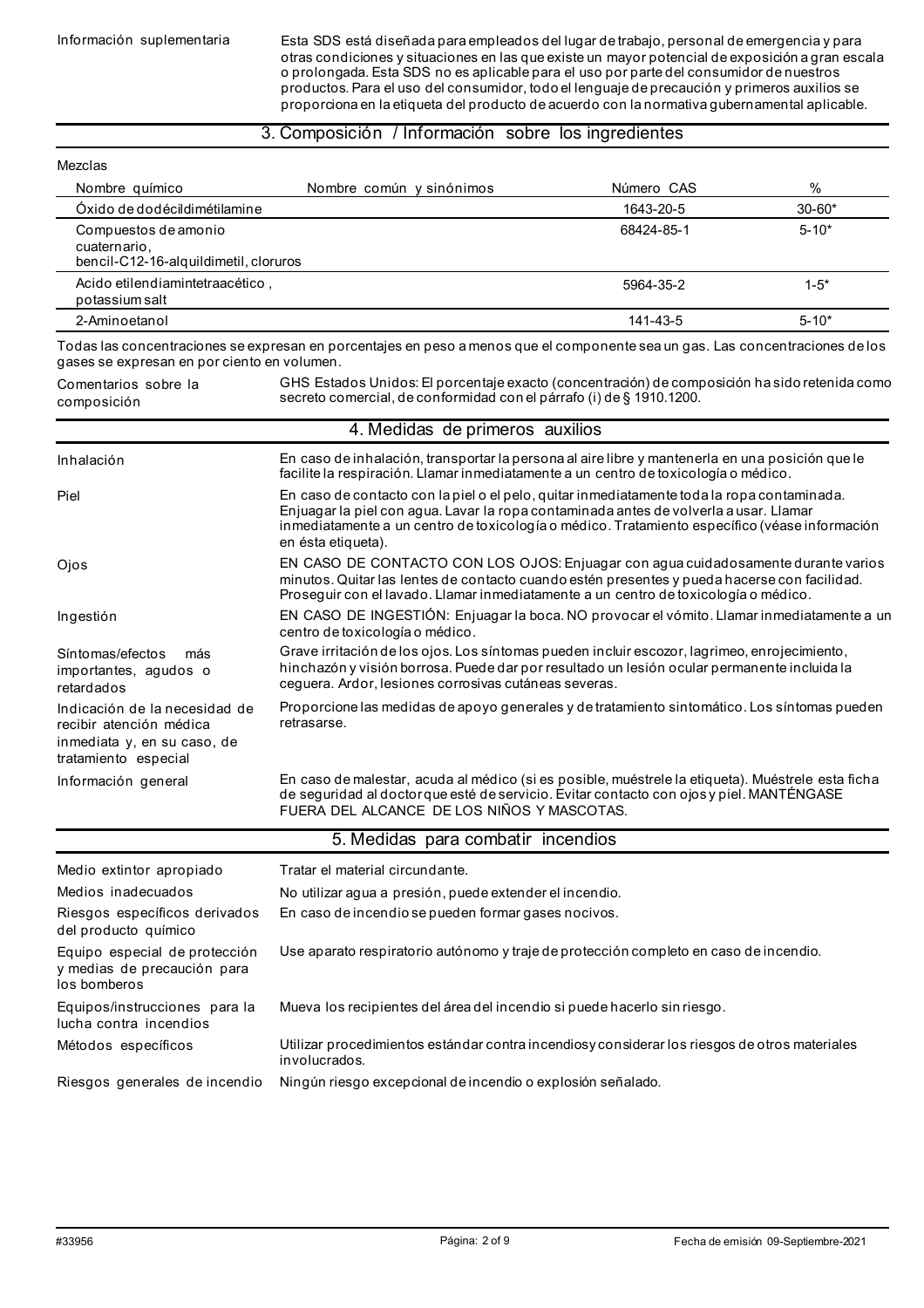|                                                                                    | 6. Medidas de liberación accidental                                                                                                                                                                                                                                                                                                                                                                                                                                                                                                        |                                                                                                                                                                                                                                                                                                                                                                                                    |  |
|------------------------------------------------------------------------------------|--------------------------------------------------------------------------------------------------------------------------------------------------------------------------------------------------------------------------------------------------------------------------------------------------------------------------------------------------------------------------------------------------------------------------------------------------------------------------------------------------------------------------------------------|----------------------------------------------------------------------------------------------------------------------------------------------------------------------------------------------------------------------------------------------------------------------------------------------------------------------------------------------------------------------------------------------------|--|
| Precauciones personales,<br>equipo protector y<br>procedimiento de emergencia      | Mantenga alejado al personal que no sea necesario. Mantenga alejadas a las personas de la zona<br>de la fuga y en sentido opuesto al viento. Use equipo y ropa de protección apropiados durante la<br>limpieza. No toque los recipientes dañados o el material derramado a menos que esté usando<br>ropa protectora adecuada. Asegure una ventilación apropiada. Las autoridades locales deben ser<br>informadas si los derrames importantes no pueden contenerse. Para consultar la protección<br>personal, véase la sección 8 de la HDS. |                                                                                                                                                                                                                                                                                                                                                                                                    |  |
| Métodos y materiales para la                                                       | Impedir la entrada a sótanos o zonas confinadas                                                                                                                                                                                                                                                                                                                                                                                                                                                                                            |                                                                                                                                                                                                                                                                                                                                                                                                    |  |
| contención y limpieza de<br>vertidos                                               | Derrames grandes: Detenga el flujo de material si esto no entraña riesgos. Forme un dique para el<br>material derramado donde sea posible. Absorber en vermiculita, arena o tierra seca y colocar en<br>recipientes. Después de recuperar el producto, enjuague el área con agua.                                                                                                                                                                                                                                                          |                                                                                                                                                                                                                                                                                                                                                                                                    |  |
|                                                                                    | Derrames pequeños: Limpie con material absorbente (por ejemplo tela, vellón). Limpie<br>cuidadosamente la superficie para eliminar los restos de contaminación.                                                                                                                                                                                                                                                                                                                                                                            |                                                                                                                                                                                                                                                                                                                                                                                                    |  |
|                                                                                    | los residuos, ver la Sección 13 de la HDS.                                                                                                                                                                                                                                                                                                                                                                                                                                                                                                 | Nunca regrese el producto derramado al envase original para reutilizarlo. Para la eliminación de                                                                                                                                                                                                                                                                                                   |  |
| Precauciones para la<br>protección del medio ambiente                              | estanques o aguas públicas                                                                                                                                                                                                                                                                                                                                                                                                                                                                                                                 | No dispersar en el medio ambiente. Impidas nuevos escapes o derrames de forma segura. No<br>verter los residuos al desagüe, al suelo o las corrientes de agua. No eliminar en lagos, arroyos,                                                                                                                                                                                                      |  |
|                                                                                    | 7. Manejo y almacenamiento                                                                                                                                                                                                                                                                                                                                                                                                                                                                                                                 |                                                                                                                                                                                                                                                                                                                                                                                                    |  |
| Precauciones que se deben<br>tomar para garantizar un<br>manejo seguro             | para la manipulación de este material. No comer ni beber durante su utilización.                                                                                                                                                                                                                                                                                                                                                                                                                                                           | Evitar contacto con ojos y piel. Asegúrese una ventilación eficaz. Use equipo protector person al<br>adecuado. Colada a fondo después de dirigir. Establezca prácticas buenas de higiene industrial                                                                                                                                                                                                |  |
| Condiciones de<br>almacenamiento seguro,<br>incluida cualquier<br>incompatibilidad | Conserve el envase herméticamente cerrado en un lugar fresco, seco y bien ventilado.<br>MANTÉNGASE FUERA DEL ALCANCE DE LOS NIÑOS Y MASCOTAS.                                                                                                                                                                                                                                                                                                                                                                                              |                                                                                                                                                                                                                                                                                                                                                                                                    |  |
|                                                                                    | 8. Controles de exposición y protección personal                                                                                                                                                                                                                                                                                                                                                                                                                                                                                           |                                                                                                                                                                                                                                                                                                                                                                                                    |  |
| Límite(s) de exposición ocupacional                                                | OSHA de USA - Tabla Z-1 - Límites para los contaminantes del aire (29 CFR 1910.1000)                                                                                                                                                                                                                                                                                                                                                                                                                                                       | Valor                                                                                                                                                                                                                                                                                                                                                                                              |  |
| Componentes<br>2-Aminoetanol (CAS                                                  | Tipo<br>Límite de Exposición                                                                                                                                                                                                                                                                                                                                                                                                                                                                                                               | $6 \,\mathrm{mg/m3}$                                                                                                                                                                                                                                                                                                                                                                               |  |
| $141 - 43 - 5$                                                                     | Permisible (LEP)                                                                                                                                                                                                                                                                                                                                                                                                                                                                                                                           | 3 ppm                                                                                                                                                                                                                                                                                                                                                                                              |  |
| EE.UU. Valores umbrales ACGIH                                                      |                                                                                                                                                                                                                                                                                                                                                                                                                                                                                                                                            |                                                                                                                                                                                                                                                                                                                                                                                                    |  |
| Componentes                                                                        | Tipo                                                                                                                                                                                                                                                                                                                                                                                                                                                                                                                                       | Valor                                                                                                                                                                                                                                                                                                                                                                                              |  |
| 2-Aminoetanol (CAS<br>$141 - 43 - 5$                                               | <b>LECP</b>                                                                                                                                                                                                                                                                                                                                                                                                                                                                                                                                | 6 ppm                                                                                                                                                                                                                                                                                                                                                                                              |  |
|                                                                                    | <b>PPT</b>                                                                                                                                                                                                                                                                                                                                                                                                                                                                                                                                 | 3 ppm                                                                                                                                                                                                                                                                                                                                                                                              |  |
| Componentes                                                                        | NIOSH de EUA: Guía de bolsillo acerca de los peligros químicos<br>Tipo                                                                                                                                                                                                                                                                                                                                                                                                                                                                     | Valor                                                                                                                                                                                                                                                                                                                                                                                              |  |
| 2-Aminoetanol (CAS                                                                 | <b>LECP</b>                                                                                                                                                                                                                                                                                                                                                                                                                                                                                                                                | 15 mg/m3                                                                                                                                                                                                                                                                                                                                                                                           |  |
| $141 - 43 - 5$                                                                     |                                                                                                                                                                                                                                                                                                                                                                                                                                                                                                                                            |                                                                                                                                                                                                                                                                                                                                                                                                    |  |
|                                                                                    | <b>PPT</b>                                                                                                                                                                                                                                                                                                                                                                                                                                                                                                                                 | 6 ppm<br>8 mg/m3                                                                                                                                                                                                                                                                                                                                                                                   |  |
|                                                                                    |                                                                                                                                                                                                                                                                                                                                                                                                                                                                                                                                            | 3 ppm                                                                                                                                                                                                                                                                                                                                                                                              |  |
| Valores límites biológicos<br>Controles técnicos apropiados                        | No se indican límites de exposición biológica para los componentes.<br>niveles de exposición pordebajo de los límites de exposición recomendados. Si no se han<br>de mantenerse a un nivel aceptable.                                                                                                                                                                                                                                                                                                                                      | Debe haber una ventilación general adecuada (típicamente 10 renovaciones del aire por hora). La<br>frecuencia de la renovación del aire debe corresponder a las condiciones. De ser posible, use<br>campanas extractoras, ventilación aspirada local u otras medidas técnicas para mantener los<br>establecido ningunos límites de exposición, el nivel de contaminantes suspendidos en el aire ha |  |
| Protección para los ojos/la<br>cara                                                | Medidas de protección individual, como equipos de protección personal recomendados<br>Use gafas de seguridad con protección lateral.                                                                                                                                                                                                                                                                                                                                                                                                       |                                                                                                                                                                                                                                                                                                                                                                                                    |  |
| Protección de la piel<br>Protección para las<br>manos                              | Guantes impermeables. Confirmar primero con un proveedor conocido.                                                                                                                                                                                                                                                                                                                                                                                                                                                                         |                                                                                                                                                                                                                                                                                                                                                                                                    |  |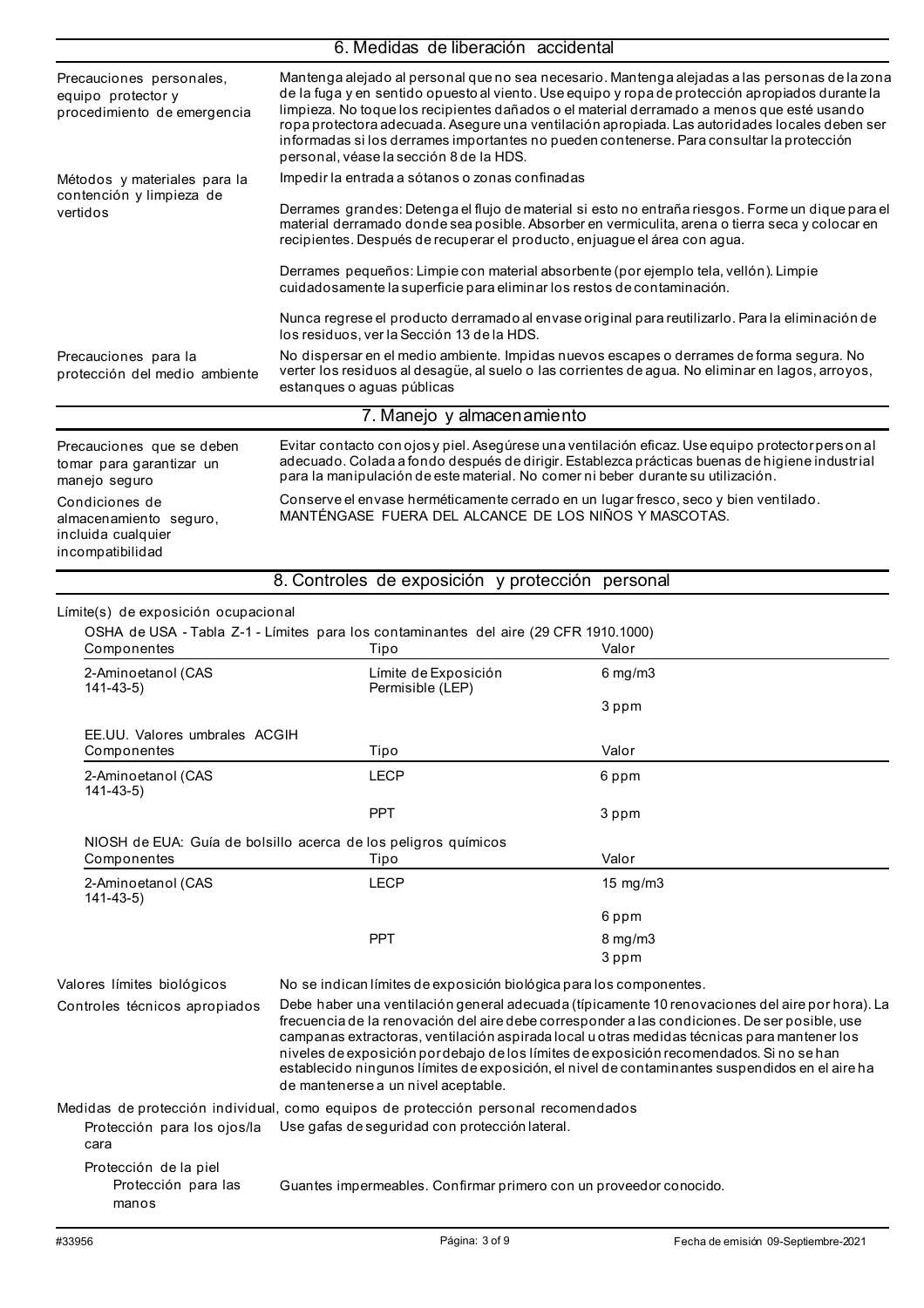| Otros                                      | Use ropa adecuada resistente a los productos químicos. Como sea requerido por las normas del<br>empleador.                                                                                                                                                                                                                                                                                                                            |
|--------------------------------------------|---------------------------------------------------------------------------------------------------------------------------------------------------------------------------------------------------------------------------------------------------------------------------------------------------------------------------------------------------------------------------------------------------------------------------------------|
| Protección respiratoria                    | Donde los niveles de la pauta de la exposición pueden ser excedidos, utilice un respirador<br>aprobado de NIOSH.<br>La máscara de respiración deberá ser seleccionada y utilizada bajo la dirección de personal<br>capacitado en salud y seguridad, y en un todo de acuerdo con lo establecido por las pautas y<br>criterios respectivos de OSHA (29 CFR 1910.134), CAN/CSA-Z94.4 y de ANSI sobre protección<br>respiratoria (Z88.2). |
| Peligros térmicos                          | No aplicable.                                                                                                                                                                                                                                                                                                                                                                                                                         |
| Consideraciones generales<br>sobre higiene | Seguir siempre buenas medidas de higiene personal, como lavarse después de manejar el<br>material y antes de comer, beber y/o fumar. Rutinariamente lave la ropa de trabajo y el equipo de<br>protección para eliminar los contaminantes. Lávese las manos antes de los descansos e<br>inmediatamente después de manipular la substancia. No comer ni beber durante su utilización.                                                   |

| 9. Propiedades físicas y químicas |  |  |
|-----------------------------------|--|--|
|-----------------------------------|--|--|

| Aspecto                                                                                                           | Claro                                                         |  |  |
|-------------------------------------------------------------------------------------------------------------------|---------------------------------------------------------------|--|--|
| Estado físico                                                                                                     | Liquide.                                                      |  |  |
| Estado físico                                                                                                     | No disponible.                                                |  |  |
| Color                                                                                                             | Verde oscuro                                                  |  |  |
| Olor                                                                                                              | Cítrico                                                       |  |  |
| Umbral de olor                                                                                                    | No disponible.                                                |  |  |
| pH                                                                                                                | $11 - 12.5$                                                   |  |  |
| Punto de fusión/punto de<br>congelación                                                                           | No disponible.                                                |  |  |
| Punto inicial e intervalo de<br>ebullición                                                                        | No disponible.                                                |  |  |
| Punto de escurrimiento                                                                                            | No disponible.                                                |  |  |
| Peso específico                                                                                                   | No disponible.                                                |  |  |
| Coeficiente de reparto:<br>n-octanol/agua                                                                         | No disponible.                                                |  |  |
| Punto de inflamabilidad                                                                                           | > 93.0 °C (> 199.4 °F) Taza cerrada de Pensky-Martens         |  |  |
| Tasa de evaporación                                                                                               | No disponible.                                                |  |  |
| Inflamabilidad (sólido, gas)                                                                                      | No aplicable.                                                 |  |  |
| Límites superior/inferior de inflamabilidad o explosividad                                                        |                                                               |  |  |
| Límite inferior de<br>inflamabilidad (%)                                                                          | No disponible.                                                |  |  |
| Límite superior de<br>inflamabilidad (%)                                                                          | No disponible.                                                |  |  |
| Límite inferior de<br>explosividad (%)                                                                            | No disponible.                                                |  |  |
| Límite superior de<br>explosividad (%)                                                                            | No disponible.                                                |  |  |
| Presión de vapor                                                                                                  | No disponible.                                                |  |  |
| Densidad de vapor                                                                                                 | No disponible.                                                |  |  |
| Densidad relativa                                                                                                 | 0.993                                                         |  |  |
| Solubilidad(es)                                                                                                   | Completa                                                      |  |  |
| Temperatura de autoignición                                                                                       | No disponible.                                                |  |  |
| Temperatura de<br>descomposición                                                                                  | No disponible.                                                |  |  |
| Viscosidad                                                                                                        | No disponible.                                                |  |  |
|                                                                                                                   | 10. Estabilidad y reactividad                                 |  |  |
| Reactividad                                                                                                       | Este producto puede reaccionar con agentes oxidantes fuertes. |  |  |
| Posibilidad de reacciones<br>peligrosas                                                                           | Ninguno bajo el uso normal.                                   |  |  |
| Estabilidad química                                                                                               | El material es estable bajo condiciones normales.             |  |  |
| No mezclar con otros productos químicos. NO MEZCLAR CON LEJÍA ni usar con otros productos<br>Condiciones a evitar |                                                               |  |  |

de uso doméstico.

Oxidantes. Cáusticos. Ácidos.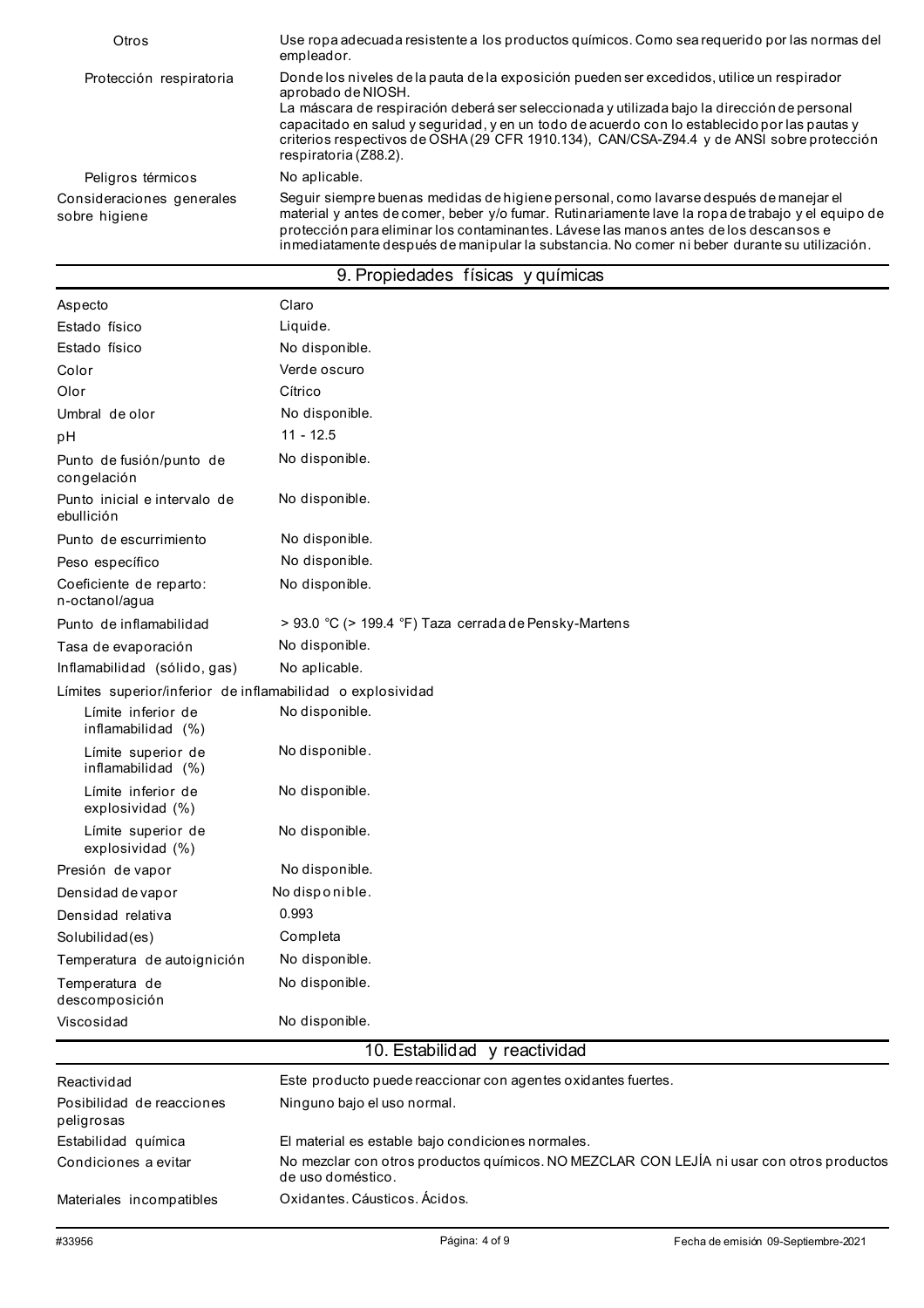Pueden incluír y no están limitados a: Óxidos de carbono. Óxidos de nitrógeno. Cloruro de hydrógeno.

|                                                                                       | 11. Información toxicológica                                                                                                                                                                                                                 |                                          |  |
|---------------------------------------------------------------------------------------|----------------------------------------------------------------------------------------------------------------------------------------------------------------------------------------------------------------------------------------------|------------------------------------------|--|
| Información sobre las posibles vías de exposición                                     |                                                                                                                                                                                                                                              |                                          |  |
| Inhalación                                                                            | Nocivo si se inhala. Puede causar la irritación del sistema respiratorio.                                                                                                                                                                    |                                          |  |
| Piel                                                                                  | Provoca quemaduras graves de la piel.                                                                                                                                                                                                        |                                          |  |
| Ojos                                                                                  |                                                                                                                                                                                                                                              |                                          |  |
| Ingestión                                                                             | Provoca lesiones oculares graves.                                                                                                                                                                                                            |                                          |  |
|                                                                                       | Nocivo en caso de ingestión. Puede causar problemas digestivos, náuseas o vómitos. Provoca<br>quemaduras químicas en el tubo digestivo.                                                                                                      |                                          |  |
| Síntomas relacionados con las<br>características físicas.<br>químicas y toxicológicas | Grave irritación de los ojos. Los síntomas pueden incluir escozor, lagrimeo, enrojecimiento,<br>hinchazón y visión borrosa. Puede dar por resultado un lesión ocular permanente incluida la<br>ceguera. Puede causar enrojecimiento y dolor. |                                          |  |
| Información sobre los efectos toxicológicos                                           |                                                                                                                                                                                                                                              |                                          |  |
| Toxicidad aguda                                                                       | Vea abajo                                                                                                                                                                                                                                    |                                          |  |
| Componentes<br>2-Aminoetanol (CAS 141-43-5)                                           | Especies                                                                                                                                                                                                                                     | Resultados de la prueba                  |  |
| Agudo                                                                                 |                                                                                                                                                                                                                                              |                                          |  |
| Dérmico                                                                               |                                                                                                                                                                                                                                              |                                          |  |
| <b>DL50</b>                                                                           | conejo                                                                                                                                                                                                                                       | 2504 mg/kg, 24 Horas, ECHA               |  |
| Inhalación                                                                            |                                                                                                                                                                                                                                              |                                          |  |
| <b>CL50</b>                                                                           | rata                                                                                                                                                                                                                                         | > 1487 mg/m <sup>3</sup> , 4 Horas, ECHA |  |
|                                                                                       |                                                                                                                                                                                                                                              | > 1.3 mg/L, 6 Horas, ECHA                |  |
| Oral                                                                                  |                                                                                                                                                                                                                                              |                                          |  |
| <b>DL50</b>                                                                           | rata                                                                                                                                                                                                                                         | 1089 mg/kg, ECHA                         |  |
| Acido etilendiamintetraacético, potassium salt (CAS 5964-35-2)                        |                                                                                                                                                                                                                                              |                                          |  |
| Agudo                                                                                 |                                                                                                                                                                                                                                              |                                          |  |
| Dérmico                                                                               |                                                                                                                                                                                                                                              |                                          |  |
| <b>DL50</b>                                                                           | No disponible                                                                                                                                                                                                                                |                                          |  |
| Inhalación                                                                            |                                                                                                                                                                                                                                              |                                          |  |
| <b>CL50</b>                                                                           | No disponible                                                                                                                                                                                                                                |                                          |  |
| Oral<br><b>DL50</b>                                                                   |                                                                                                                                                                                                                                              | 1780 - 2000 mg/kg, ECHA                  |  |
|                                                                                       | Compuestos de amonio cuaternario, bencil-C12-16-alquildimetil, cloruros (CAS 68424-85-1)                                                                                                                                                     |                                          |  |
| Agudo                                                                                 |                                                                                                                                                                                                                                              |                                          |  |
| Dérmico                                                                               |                                                                                                                                                                                                                                              |                                          |  |
| <b>DL50</b>                                                                           | conejo                                                                                                                                                                                                                                       | 3412 mg/kg, ECHA                         |  |
| Inhalación                                                                            |                                                                                                                                                                                                                                              |                                          |  |
| <b>CL50</b>                                                                           | rata                                                                                                                                                                                                                                         | 0.3 mg/l/4h, ECHA                        |  |
| Oral                                                                                  |                                                                                                                                                                                                                                              |                                          |  |
| <b>DL50</b>                                                                           | rata                                                                                                                                                                                                                                         | 795 mg/kg, ECHA                          |  |
| Óxido de dodécildimétilamine (CAS 1643-20-5)                                          |                                                                                                                                                                                                                                              |                                          |  |
| Agudo                                                                                 |                                                                                                                                                                                                                                              |                                          |  |
| Dérmico                                                                               |                                                                                                                                                                                                                                              |                                          |  |
| <b>DL50</b>                                                                           | rata                                                                                                                                                                                                                                         | > 2000 mg/kg, ECHA                       |  |
| Inhalación                                                                            |                                                                                                                                                                                                                                              |                                          |  |
| CL50                                                                                  | No disponible                                                                                                                                                                                                                                |                                          |  |
| Oral                                                                                  |                                                                                                                                                                                                                                              |                                          |  |
| <b>DL50</b>                                                                           | rata                                                                                                                                                                                                                                         | 1064 mg/kg, ECHA                         |  |
| Corrosión/irritación cutáneas                                                         | Provoca quemaduras graves.                                                                                                                                                                                                                   |                                          |  |
| Minutos de exposición                                                                 | No disponible.                                                                                                                                                                                                                               |                                          |  |
| Valor de eritema                                                                      | No disponible.                                                                                                                                                                                                                               |                                          |  |
| Valor del edema                                                                       | No disponible.                                                                                                                                                                                                                               |                                          |  |
| Lesiones oculares<br>graves/irritación ocular                                         | Provoca lesiones oculares graves.                                                                                                                                                                                                            |                                          |  |
| Valor de opacidad corneal                                                             | No disponible.                                                                                                                                                                                                                               |                                          |  |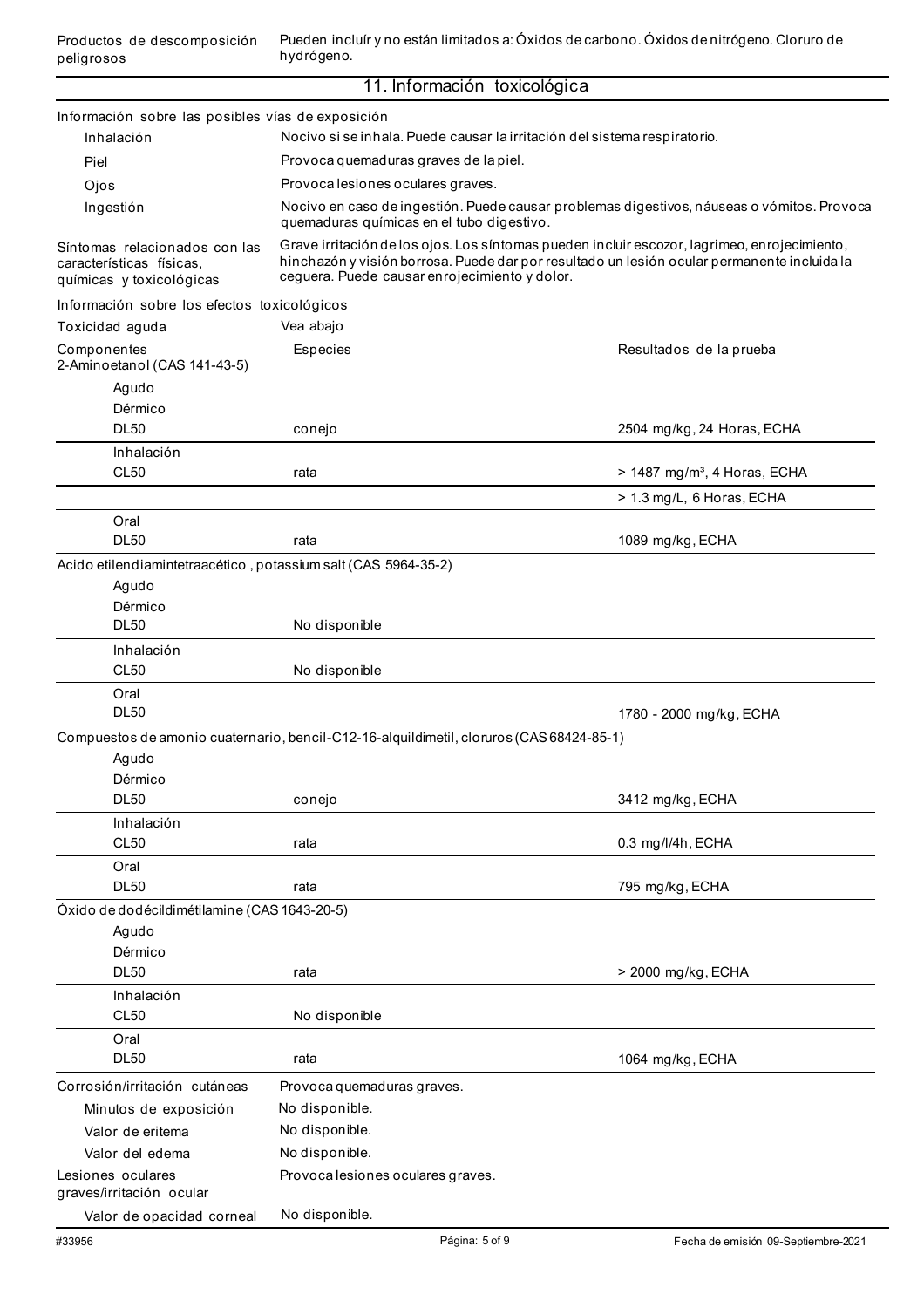| Valor de la lesión del iris                                                                                                                     | No disponible.                                                                                                                                       |                                                                                                                                                                                                                                                                                                                                                           |                            |  |
|-------------------------------------------------------------------------------------------------------------------------------------------------|------------------------------------------------------------------------------------------------------------------------------------------------------|-----------------------------------------------------------------------------------------------------------------------------------------------------------------------------------------------------------------------------------------------------------------------------------------------------------------------------------------------------------|----------------------------|--|
| Valor del enrojecimiento<br>conjuntival                                                                                                         | No disponible.                                                                                                                                       |                                                                                                                                                                                                                                                                                                                                                           |                            |  |
| Valor del edema<br>conjuntivo                                                                                                                   | No disponible.                                                                                                                                       |                                                                                                                                                                                                                                                                                                                                                           |                            |  |
| Días de recuperación                                                                                                                            | No disponible.                                                                                                                                       |                                                                                                                                                                                                                                                                                                                                                           |                            |  |
| Sensibilidad respiratoria o cutánea                                                                                                             |                                                                                                                                                      |                                                                                                                                                                                                                                                                                                                                                           |                            |  |
| Sensibilización<br>respiratoria                                                                                                                 | No es un sensibilizante respiratorio.                                                                                                                |                                                                                                                                                                                                                                                                                                                                                           |                            |  |
| Sensibilización cutánea                                                                                                                         | No se espera que este producto cause sensibilización cutánea.                                                                                        |                                                                                                                                                                                                                                                                                                                                                           |                            |  |
| Mutagenicidad en células<br>germinales                                                                                                          | No hay datos disponibles que indiquen que el producto o cualquier compuesto presente en una<br>cantidad superioral 0.1% sea mutagénico o genotóxico. |                                                                                                                                                                                                                                                                                                                                                           |                            |  |
| Carcinogenicidad                                                                                                                                | Vea abajo                                                                                                                                            |                                                                                                                                                                                                                                                                                                                                                           |                            |  |
| Monografías del IARC. Evaluación general de la carcinogenicidad<br>No listado.<br>OSHA Sustancias específicas reguladas (29 CFR 1910.1001-1052) |                                                                                                                                                      |                                                                                                                                                                                                                                                                                                                                                           |                            |  |
| No regulado.<br>No listado.                                                                                                                     |                                                                                                                                                      | Programa Nacional de Toxicología de EUA (NTP). Reporte sobre carcinógenos                                                                                                                                                                                                                                                                                 |                            |  |
| Toxicidad para la reproducción                                                                                                                  | No se espera que este producto cause efectos reproductivos o al desarrollo.                                                                          |                                                                                                                                                                                                                                                                                                                                                           |                            |  |
| Toxicidad sistémica específica<br>de órganos diana - Exposición<br>única                                                                        |                                                                                                                                                      | Puede irritar las vías respiratorias.                                                                                                                                                                                                                                                                                                                     |                            |  |
| Toxicidad sistémica específica<br>de órganos diana -<br>Exposiciones repetidas                                                                  | No clasificado.                                                                                                                                      |                                                                                                                                                                                                                                                                                                                                                           |                            |  |
| Peligro por aspiración                                                                                                                          | No representa un peligro de aspiración.                                                                                                              |                                                                                                                                                                                                                                                                                                                                                           |                            |  |
| Efectos crónicos                                                                                                                                | No disponible.                                                                                                                                       |                                                                                                                                                                                                                                                                                                                                                           |                            |  |
| Información adicional                                                                                                                           | No disponible.                                                                                                                                       |                                                                                                                                                                                                                                                                                                                                                           |                            |  |
|                                                                                                                                                 |                                                                                                                                                      | 12. Información ecológica                                                                                                                                                                                                                                                                                                                                 |                            |  |
| Efectos ecotoxicológicos                                                                                                                        | Vea abajo                                                                                                                                            |                                                                                                                                                                                                                                                                                                                                                           |                            |  |
| Datos ecotoxicológicos<br>Componentes<br>2-Aminoetanol (CAS 141-43-5)                                                                           |                                                                                                                                                      | Especies                                                                                                                                                                                                                                                                                                                                                  | Resultados de la prueba    |  |
| Algas                                                                                                                                           | <b>IC50</b>                                                                                                                                          | Algas                                                                                                                                                                                                                                                                                                                                                     | 15 mg/L, 72 Horas          |  |
| Crustáceos                                                                                                                                      | <b>EC50</b>                                                                                                                                          | Dafnia                                                                                                                                                                                                                                                                                                                                                    | 65 mg/L, 48 Horas          |  |
| Acuático/a                                                                                                                                      |                                                                                                                                                      |                                                                                                                                                                                                                                                                                                                                                           |                            |  |
| Peces                                                                                                                                           | <b>CL50</b>                                                                                                                                          | Trucha arco iris, trucha Donaldson<br>(Oncorhynchus mykiss)                                                                                                                                                                                                                                                                                               | 114 - 196 mg/L, 96 horas   |  |
|                                                                                                                                                 |                                                                                                                                                      | Compuestos de amonio cuaternario, bencil-C12-16-alquildimetil, cloruros (CAS 68424-85-1)                                                                                                                                                                                                                                                                  |                            |  |
| Acuático/a                                                                                                                                      |                                                                                                                                                      |                                                                                                                                                                                                                                                                                                                                                           |                            |  |
| Peces                                                                                                                                           | <b>CL50</b>                                                                                                                                          | Lubina rayada (Morone saxatilis)                                                                                                                                                                                                                                                                                                                          | 10.4 - 19.1 mg/L, 96 horas |  |
| Persistencia y degradabilidad                                                                                                                   | No disponible.                                                                                                                                       |                                                                                                                                                                                                                                                                                                                                                           |                            |  |
| Potencial de bioacumulación                                                                                                                     | No disponible.                                                                                                                                       |                                                                                                                                                                                                                                                                                                                                                           |                            |  |
| Coeficiente de reparto octanol/agua log Kow<br>2-Aminoetanol                                                                                    |                                                                                                                                                      | $-1.31$                                                                                                                                                                                                                                                                                                                                                   |                            |  |
| Óxido de dodécildimétilamine<br>Movilidad en el suelo                                                                                           |                                                                                                                                                      | 4.67                                                                                                                                                                                                                                                                                                                                                      |                            |  |
| Movilidad en general                                                                                                                            | No disponible.<br>No disponible.                                                                                                                     |                                                                                                                                                                                                                                                                                                                                                           |                            |  |
| Otros efectos adversos                                                                                                                          | No disponible.                                                                                                                                       |                                                                                                                                                                                                                                                                                                                                                           |                            |  |
|                                                                                                                                                 |                                                                                                                                                      |                                                                                                                                                                                                                                                                                                                                                           |                            |  |
|                                                                                                                                                 |                                                                                                                                                      | 13. Consideraciones de eliminación                                                                                                                                                                                                                                                                                                                        |                            |  |
| Instrucciones para la<br>eliminación                                                                                                            |                                                                                                                                                      | Recoger y recuperar o botar en recipientes sellados en un vertedero oficial. No deje que el<br>material entre en el drenaje o en el suministro de agua. No contamine los estanques, ríos o<br>acequias con producto químico ni envases usados. Eliminar el contenido/recipiente conforme a<br>las reglamentaciones local/regional/nacional/internacional. |                            |  |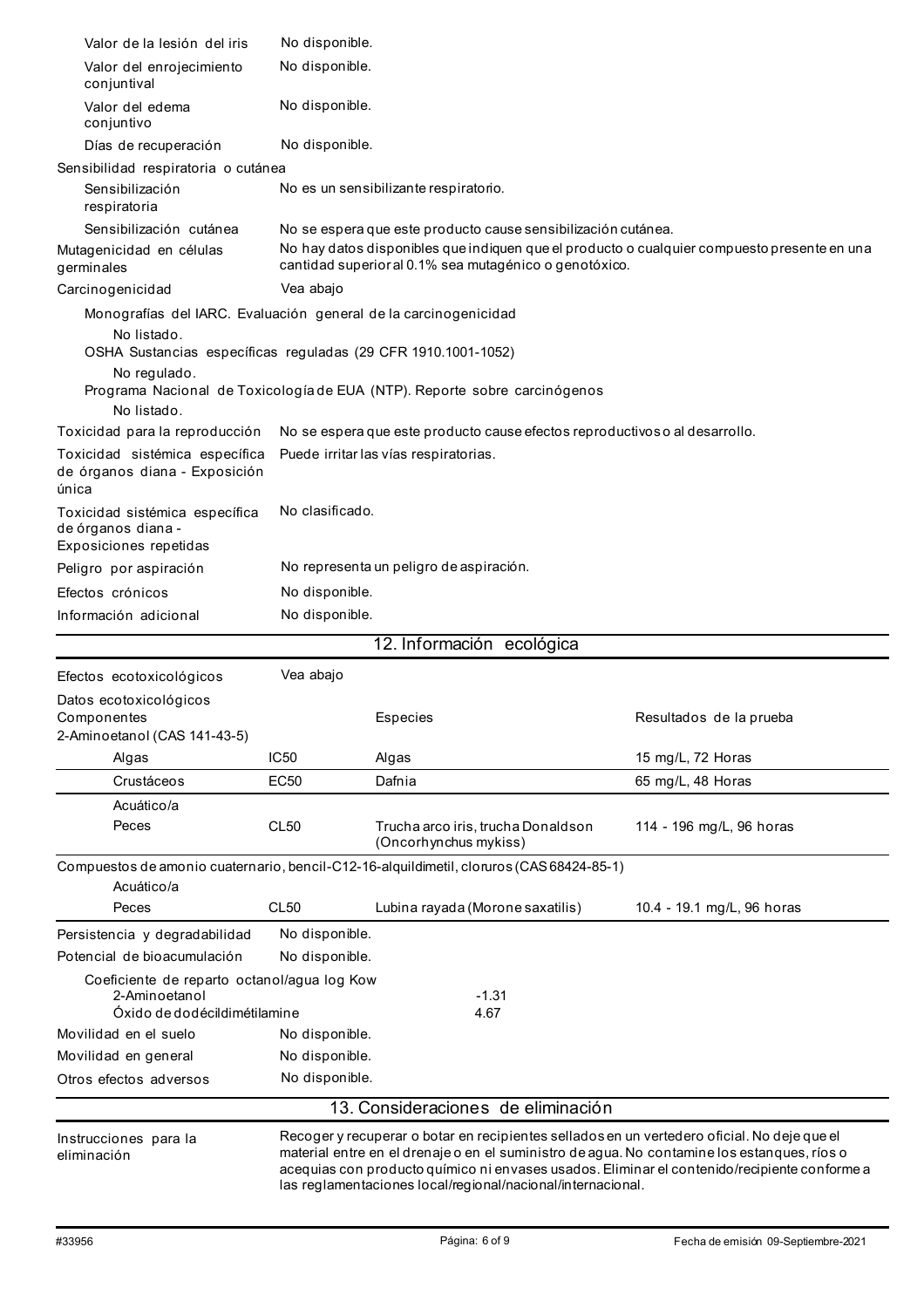Envases contaminados

Elimine observando las normas locales en vigor. Los recipientes vacíos o los revestimientos pueden retener residuos del producto. Este material y sus recipientes deben eliminarse de forma segura (véase: Instrucciones para la eliminación).

Ya que los recipientes vacíos pueden contener restos de producto, obsérvense las advertencias indicadas en la etiqueta después de vaciarse el recipiente. Los contenedores vacíos deben ser llevados a un sitio de manejo aprobado para desechos, para el reciclado o eliminación.

## 14. Información relativa al transporte

| General                                                | Canada: TDG prueba de clasificación:<br>Método de Clasificación: Clasificados según la parte 2, secciones 2,1 - 2,8 del Reglamento de<br>transporte de mercancías peligrosas. En su caso, el nombre del técnico y la clasificación del<br>producto aparecerá debajo. |  |  |
|--------------------------------------------------------|----------------------------------------------------------------------------------------------------------------------------------------------------------------------------------------------------------------------------------------------------------------------|--|--|
| Ministerio de Transportes de los Estados Unidos. (DOT) |                                                                                                                                                                                                                                                                      |  |  |
| Instrucciones básicas para el despacho:                |                                                                                                                                                                                                                                                                      |  |  |
| Número de UN                                           | <b>UN1760</b>                                                                                                                                                                                                                                                        |  |  |
| Designación oficial de<br>transporte                   | Líquidos corrosivos, n.e.p.                                                                                                                                                                                                                                          |  |  |
| <b>Technical Name</b>                                  | Compuestos de amonio cuaternario, bencil-C12-16-alquildimetil, cloruros                                                                                                                                                                                              |  |  |
| Clase de riesgo                                        | Cantidad limitada - EE.UU.                                                                                                                                                                                                                                           |  |  |
| Grupo de embalaje                                      | III                                                                                                                                                                                                                                                                  |  |  |
| Excepciones de embalaje                                | 154                                                                                                                                                                                                                                                                  |  |  |
| Transporte de material peligroso (TDG - Canada)        |                                                                                                                                                                                                                                                                      |  |  |
| Instrucciones básicas para el despacho:                |                                                                                                                                                                                                                                                                      |  |  |
| Número de UN                                           | <b>UN1760</b>                                                                                                                                                                                                                                                        |  |  |
| Designación oficial de<br>transporte                   | LÍQUIDO CORROSIVO, N.E.P.                                                                                                                                                                                                                                            |  |  |
| <b>Technical Name</b>                                  | Compuestos de amonio cuaternario, bencil-C12-16-alquildimetil, cloruros                                                                                                                                                                                              |  |  |
| Clase de riesgo                                        | Cantidad limitada - Canadá                                                                                                                                                                                                                                           |  |  |
| Grupo de embalaje                                      | Ш                                                                                                                                                                                                                                                                    |  |  |
| Disposiciones especiales                               | 16                                                                                                                                                                                                                                                                   |  |  |
| <b>IATA/ICAO</b>                                       |                                                                                                                                                                                                                                                                      |  |  |
| Instrucciones básicas para el despacho:                |                                                                                                                                                                                                                                                                      |  |  |
| Número de UN                                           | <b>UN1760</b>                                                                                                                                                                                                                                                        |  |  |
| Designación oficial de<br>transporte                   | Líquido corrosivo, n.e.p.                                                                                                                                                                                                                                            |  |  |
| <b>Technical Name</b>                                  | Compuestos de amonio cuaternario, bencil-C12-16-alquildimetil, cloruros                                                                                                                                                                                              |  |  |
| Clase de riesgo                                        | Cantidad limitada - IATA                                                                                                                                                                                                                                             |  |  |
| Grupo de embalaje                                      | Ш                                                                                                                                                                                                                                                                    |  |  |
| IMDG (Transporte marítimo)                             |                                                                                                                                                                                                                                                                      |  |  |
| Instrucciones básicas para el despacho:                |                                                                                                                                                                                                                                                                      |  |  |
| Número de UN                                           | <b>UN1760</b>                                                                                                                                                                                                                                                        |  |  |
| Designación oficial de<br>transporte                   | LIQUIDO CORROSIVO, N.E.P.                                                                                                                                                                                                                                            |  |  |
| <b>Technical Name</b>                                  | Compuestos de amonio cuaternario, bencil-C12-16-alquildimetil, cloruros                                                                                                                                                                                              |  |  |
| Clase de riesgo                                        | Cantidad limitada - IMDG                                                                                                                                                                                                                                             |  |  |
| Grupo de embalaje                                      | Ш                                                                                                                                                                                                                                                                    |  |  |
| DOT; IMDG; TDG                                         |                                                                                                                                                                                                                                                                      |  |  |
|                                                        |                                                                                                                                                                                                                                                                      |  |  |

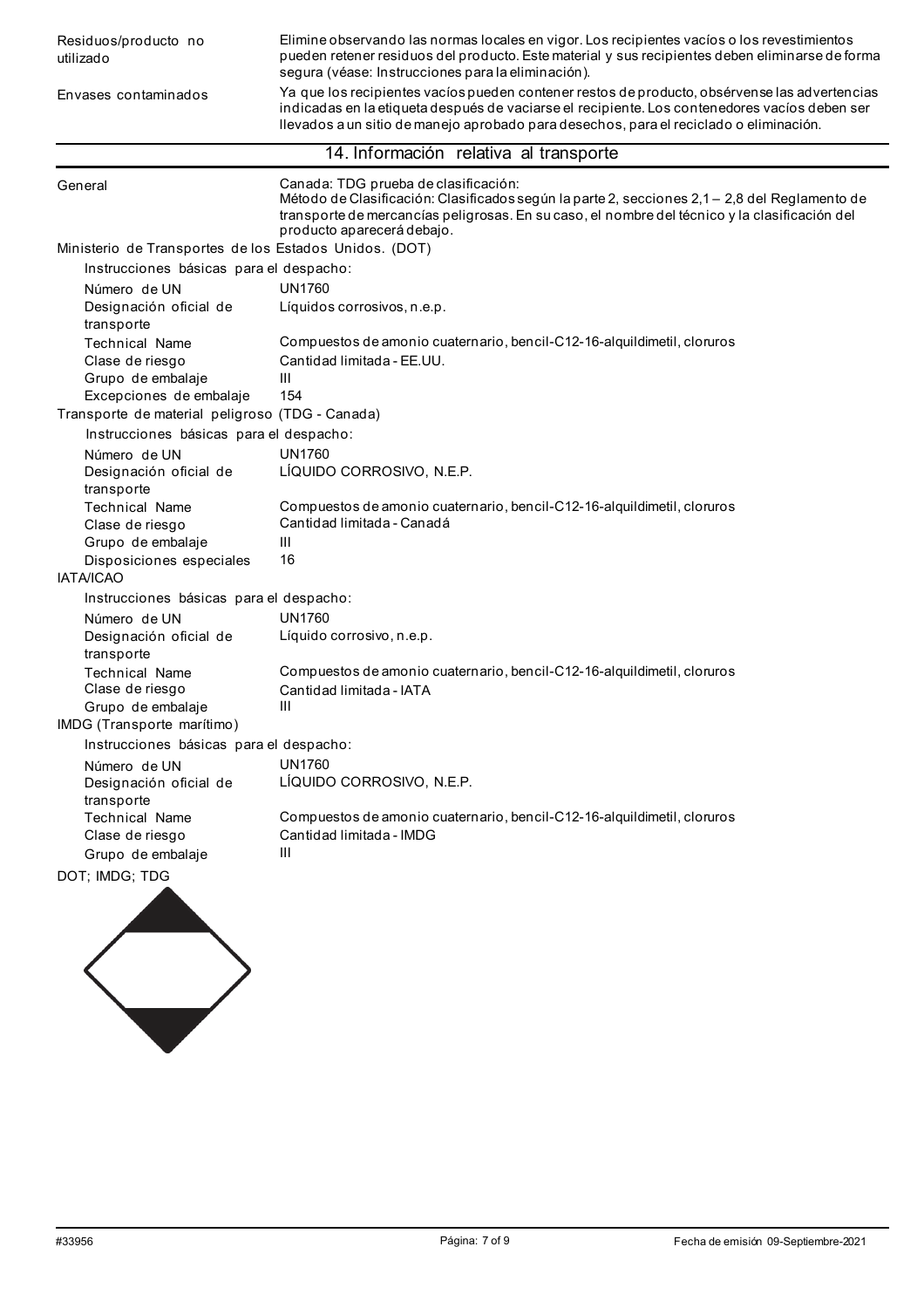

| 15. Información reguladora                                      |                                                                                   |                                                                                                                                                                       |
|-----------------------------------------------------------------|-----------------------------------------------------------------------------------|-----------------------------------------------------------------------------------------------------------------------------------------------------------------------|
| Reglamentos federales de<br>EE.UU.                              |                                                                                   | Este producto es calificado como "químicamente peligroso" según el Estándar de Comunicación<br>de Riesgos de la OSHA Hazard Communication Standard, 29 CFR 1910.1200. |
| No regulado.                                                    |                                                                                   | TSCA Section 12(b) Export Notification (40 CFR 707, Subapartado D) (Notificación de exportación)                                                                      |
|                                                                 | Lista de sustancias peligrosas de CERCLA (40 CFR 302.4)                           |                                                                                                                                                                       |
| No listado.                                                     | SARA Sección 304 Notificación de emergencia sobre la liberación de sustancias     |                                                                                                                                                                       |
| No regulado.                                                    | OSHA Sustancias específicas reguladas (29 CFR 1910.1001-1052)                     |                                                                                                                                                                       |
| No regulado.                                                    |                                                                                   |                                                                                                                                                                       |
| Ley de Enmiendas y Reautorización del Superfondo de 1986 (SARA) |                                                                                   |                                                                                                                                                                       |
| SARA 302 Sustancia<br>extremadamente peligrosa                  | No                                                                                |                                                                                                                                                                       |
| SARA 311/312 Sustancias<br>químicas peligrosas                  | Sí                                                                                |                                                                                                                                                                       |
| Categorías de peligro<br>clasificadas                           | Toxicidad aguda (cualquier vía de exposición)<br>Corrosión/irritación cutánea     |                                                                                                                                                                       |
|                                                                 | Lesión ocular grave/irritación ocular                                             | Toxicidad específica del órgano blanco- (Exposición única o repetida)                                                                                                 |
|                                                                 | SARA 313 (Reporte TRI, acerca del Inventario de liberación de sustancias tóxicas) |                                                                                                                                                                       |
| No regulado.                                                    |                                                                                   |                                                                                                                                                                       |
| Otras disposiciones federales                                   |                                                                                   |                                                                                                                                                                       |
|                                                                 |                                                                                   | Ley de Aire Limpio (CAA), sección 112, lista de contaminantes peligrosos del aire (CPA)                                                                               |
| No regulado.<br>liberación accidental)                          |                                                                                   | Clean Air Act (CAA) Section 112(r) Accidental Release Prevention (40 CFR 68.130) (Ley de aire limpio, Prevención de                                                   |
| No regulado.                                                    |                                                                                   |                                                                                                                                                                       |
| Ley de Agua Potable<br>Segura (SDWA, siglas en<br>inglés)       | No regulado.                                                                      |                                                                                                                                                                       |
| Dirección de Alimentos y<br>Medicamentos de los EUA<br>(FDA)    | No regulado.                                                                      |                                                                                                                                                                       |
| Requlaciones de un estado de<br><b>EUA</b>                      | Vea abajo                                                                         |                                                                                                                                                                       |
| EE.UU. - Minnesota Haz Subs: Listed substance                   |                                                                                   |                                                                                                                                                                       |
| 2-Aminoetanol (CAS 141-43-5)                                    |                                                                                   | 2-AMINOETHANOL (SEE ETHANOLAMINE)<br><b>AMINO ETANOL</b>                                                                                                              |
| de Sección 11100)                                               |                                                                                   | Sustancias Controladas de California; EUA. Departamento de Justicia, CA (Salud y Seguridad de California, Código                                                      |
| No listado.                                                     |                                                                                   |                                                                                                                                                                       |
|                                                                 | Derecho a la información de Massachusetts - Lista de sustancias                   |                                                                                                                                                                       |
| 2-Aminoetanol (CAS 141-43-5)                                    |                                                                                   |                                                                                                                                                                       |
|                                                                 |                                                                                   | Ley del derecho a la información de los trabajadores y la comunidad de Nueva Jersey, EUA                                                                              |
| 2-Aminoetanol (CAS 141-43-5)                                    |                                                                                   | US. Ley del Derecho a la Información de los Trabajadores y la Comunidad de Pennsylvania                                                                               |
| 2-Aminoetanol (CAS 141-43-5)                                    |                                                                                   |                                                                                                                                                                       |
| Derecho a la información de Rhode Island, EUA                   |                                                                                   |                                                                                                                                                                       |
| 2-Aminoetanol (CAS 141-43-5)                                    |                                                                                   |                                                                                                                                                                       |